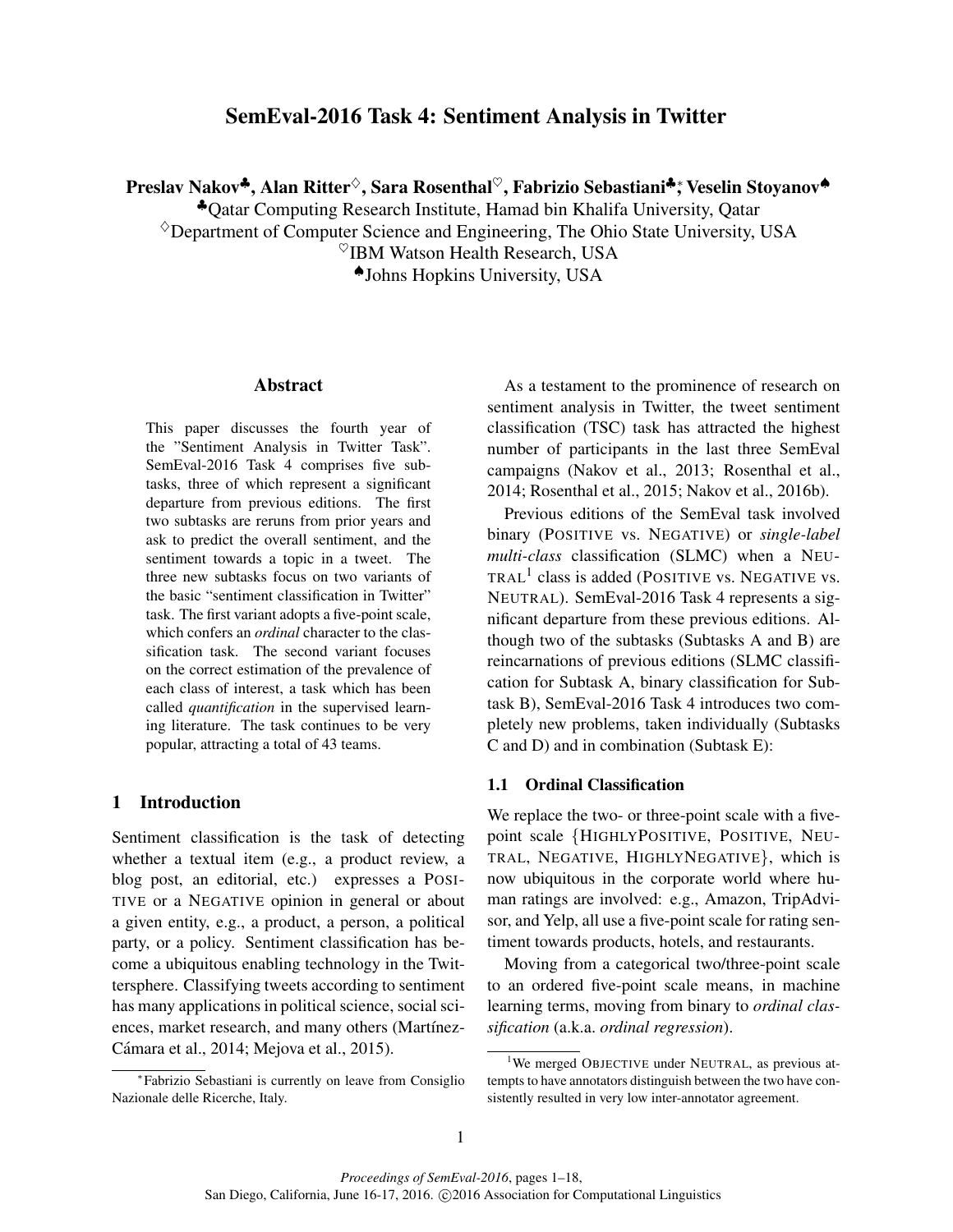#### 1.2 Quantification

We replace classification with *quantification*, i.e., supervised class prevalence estimation. With regard to Twitter, hardly anyone is interested in whether *a specific person* has a positive or a negative view of the topic. Rather, applications look at estimating the *prevalence* of positive and negative tweets about a given topic. Most (if not all) tweet sentiment classification studies conducted within political science (Borge-Holthoefer et al., 2015; Kaya et al., 2013; Marchetti-Bowick and Chambers, 2012), economics (Bollen et al., 2011; O'Connor et al., 2010), social science (Dodds et al., 2011), and market research (Burton and Soboleva, 2011; Qureshi et al., 2013), use Twitter with an interest in aggregate data and *not* in individual classifications.

Estimating prevalences (more generally, estimating the *distribution* of the classes in a set of unlabelled items) by leveraging training data is called *quantification* in data mining and related fields. Previous work has argued that quantification is not a mere byproduct of classification, since (a) a good classifier is not necessarily a good quantifier, and vice versa, see, e.g., (Forman, 2008); (b) quantification requires evaluation measures different from classification. Quantification-specific learning approaches have been proposed over the years; Sections 2 and 5 of (Esuli and Sebastiani, 2015) contain several pointers to such literature.

Note that, in Subtasks B to E, tweets come labelled with the *topic* they are about and participants need not classify whether a tweet is about a given topic. A topic can be anything that people express opinions about; for example, a product (e.g., iPhone6), a political candidate (e.g., Hillary Clinton), a policy (e.g., Obamacare), an event (e.g., the Pope's visit to Palestine), etc.

The rest of the paper is structured as follows. In Section 2, we give a general overview of SemEval-2016 Task 4 and the five subtasks. Section 3 focuses on the datasets, and on the data generation procedure. In Section 4, we describe in detail the evaluation measures for each subtask. Section 5 discusses the results of the evaluation and the techniques and tools that the top-ranked participants used. Section 6 concludes, discussing the lessons learned and some possible ideas for a followup at SemEval-2017.

## 2 Task Definition

SemEval-2016 Task 4 consists of five subtasks:

- 1. Subtask A: Given a tweet, predict whether it is of positive, negative, or neutral sentiment.
- 2. Subtask B: Given a tweet known to be about a given topic, predict whether it conveys a positive or a negative sentiment towards the topic.
- 3. Subtask C: Given a tweet known to be about a given topic, estimate the sentiment it conveys towards the topic on a five-point scale ranging from HIGHLYNEGATIVE to HIGHLYPOS-ITIVE.
- 4. Subtask D: Given a set of tweets known to be about a given topic, estimate the distribution of the tweets in the POSITIVE and NEGATIVE classes.
- 5. Subtask E: Given a set of tweets known to be about a given topic, estimate the distribution of the tweets across the five classes of a fivepoint scale, ranging from HIGHLYNEGATIVE to HIGHLYPOSITIVE.

Subtask A is a rerun – it was present in all three previous editions of the task. In the 2013-2015 editions, it was known as Subtask  $B<sup>2</sup>$  We ran it again this year because it was the most popular subtask in the three previous task editions. It was the most popular subtask this year as well – see Section 5.

Subtask B is a variant of SemEval-2015 Task 10 Subtask C (Rosenthal et al., 2015; Nakov et al., 2016b), with POSITIVE, NEUTRAL, and NEGATIVE as the classification labels.

Subtask E is similar to SemEval-2015 Task 10 Subtask D, which consisted of the following problem: *Given a set of messages on a given topic from the same period of time, classify the overall sentiment towards the topic in these messages as strongly positive, weakly positive, neutral, weakly negative, or strongly negative*. Note that in SemEval-2015 Task 10 Subtask D, exactly one of the five classes had to be chosen, while in our Subtask E, a distribution across the five classes has to be estimated.

 $2^2$ Note that we retired the expression-level subtask A, which was present in SemEval 2013–2015 (Nakov et al., 2013; Rosenthal et al., 2014; Rosenthal et al., 2015; Nakov et al., 2016b).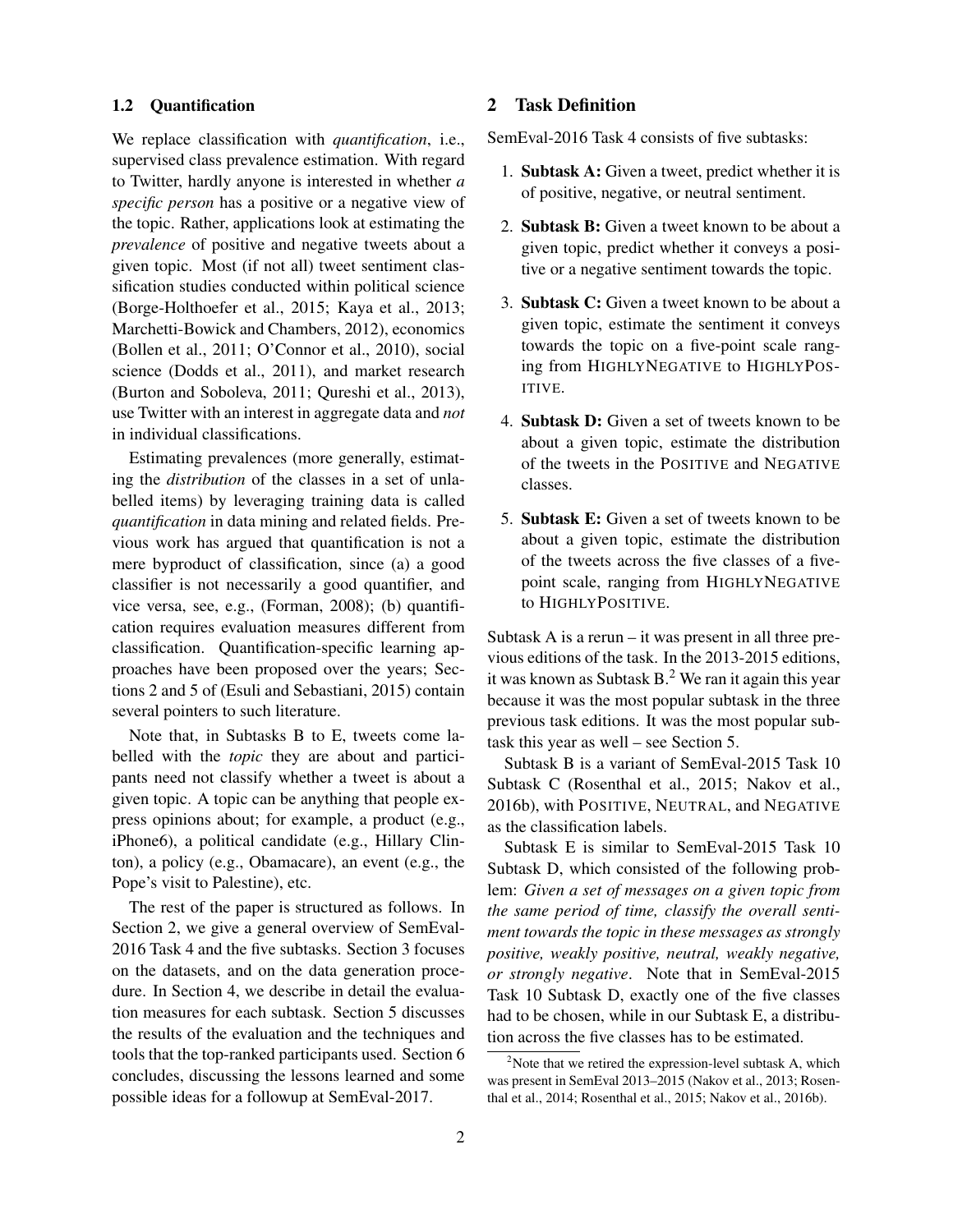As per the above discussion, Subtasks B to E are new. Conceptually, they form a  $2\times 2$  matrix, as shown in Table 1, where the rows indicate the *goal* of the task (classification vs. quantification) and the columns indicate the *granularity* of the task (twovs. five-point scale).

|      |                | Granularity |            |  |  |
|------|----------------|-------------|------------|--|--|
|      |                | Two-point   | Five-point |  |  |
|      |                | (binary)    | (ordinal)  |  |  |
| Goal | Classification | Subtask B   | Subtask C  |  |  |
|      | Quantification | Subtask D   | Subtask E  |  |  |

**Table 1:** A  $2 \times 2$  matrix summarizing the similarities and the differences between Subtasks B-E.

## 3 Datasets

In this section, we describe the process of collection and annotation of the training, development and testing tweets for all five subtasks. We dub this dataset the *Tweet 2016* dataset in order to distinguish it from datasets generated in previous editions of the task.

## 3.1 Tweet Collection

We provided the datasets from the previous editions<sup>3</sup> (see Table 2) of this task (Nakov et al., 2013; Rosenthal et al., 2014; Rosenthal et al., 2015; Nakov et al., 2016b) for training and development. In addition we created new training and testing datasets.

| P<br>ā               | SITIVE<br>$\rm \tilde{P}$ | NEGATIVE | NEUTRAL | $\Gamma$ otal |
|----------------------|---------------------------|----------|---------|---------------|
| Twitter2013-train    | 3,662                     | 1,466    | 4,600   | 9,728         |
| Twitter2013-dev      | 575                       | 340      | 739     | 1,654         |
| Twitter2013-test     | 1,572                     | 601      | 1,640   | 3,813         |
| SMS2013-test         | 492                       | 394      | 1,207   | 2,093         |
| Twitter2014-test     | 982                       | 202      | 669     | 1,853         |
| Twitter2014-sarcasm  | 33                        | 40       | 13      | 86            |
| LiveJournal2014-test | 427                       | 304      | 411     | 1,142         |
| Twitter2015-test     | 1.040                     | 365      | 987     | 2.392         |

Table 2: Statistics about data from the 2013-2015 editions of the SemEval task on Sentiment Analysis in Twitter, which could be used for training and development for SemEval-2016 Task 4.

We employed the following annotation procedure. As in previous years, we first gathered tweets that express sentiment about popular topics. For this purpose, we extracted named entities from millions of tweets, using a Twitter-tuned named entity recognition system (Ritter et al., 2011). The collected tweets were greatly skewed towards the neutral class. In order to reduce the class imbalance, we removed those that contained no sentiment-bearing words. We used SentiWordNet 3.0 (Baccianella et al., 2010) as a repository of sentiment words. Any word listed in SentiWordNet 3.0 with at least one sense having a positive or a negative sentiment score greater than 0.3 was considered sentiment-bearing.<sup>4</sup>

The training and development tweets were collected from July to October 2015. The test tweets were collected from October to December 2015. We used the public streaming Twitter API to download the tweets.<sup>5</sup>

We then manually filtered the resulting tweets to obtain a set of 200 meaningful topics with at least 100 tweets each (after filtering out near-duplicates). We excluded topics that were incomprehensible, ambiguous (e.g., *Barcelona*, which is the name both of a city and of a sports team), or too general (e.g., *Paris*, which is the name of a big city). We then discarded tweets that were just mentioning the topic but were not really about the topic.

Note that the topics in the training and in the test sets do not overlap, i.e., the test set consists of tweets about topics different from the topics the training and development tweets are about.

#### 3.2 Annotation

The 2016 data consisted of four parts: TRAIN (for training models), DEV (for tuning models), DEVTEST (for development-time evaluation), and TEST (for the official evaluation). The first three datasets were annotated using Amazon's Mechanical Turk, while the TEST dataset was annotated on CrowdFlower.

<sup>&</sup>lt;sup>3</sup>For Subtask A, we did not allow training on the testing datasets from 2013–2015, as we used them for progress testing.

<sup>&</sup>lt;sup>4</sup>Filtering based on an existing lexicon does bias the dataset to some degree; however, the text still contains sentiment expressions outside those in the lexicon.

<sup>&</sup>lt;sup>5</sup>We distributed the datasets to the task participants in a similar way: we only released the annotations and the tweet IDs, and the participants had to download the actual tweets by themselves via the API, for which we provided a script: https://github.com/aritter/twitter download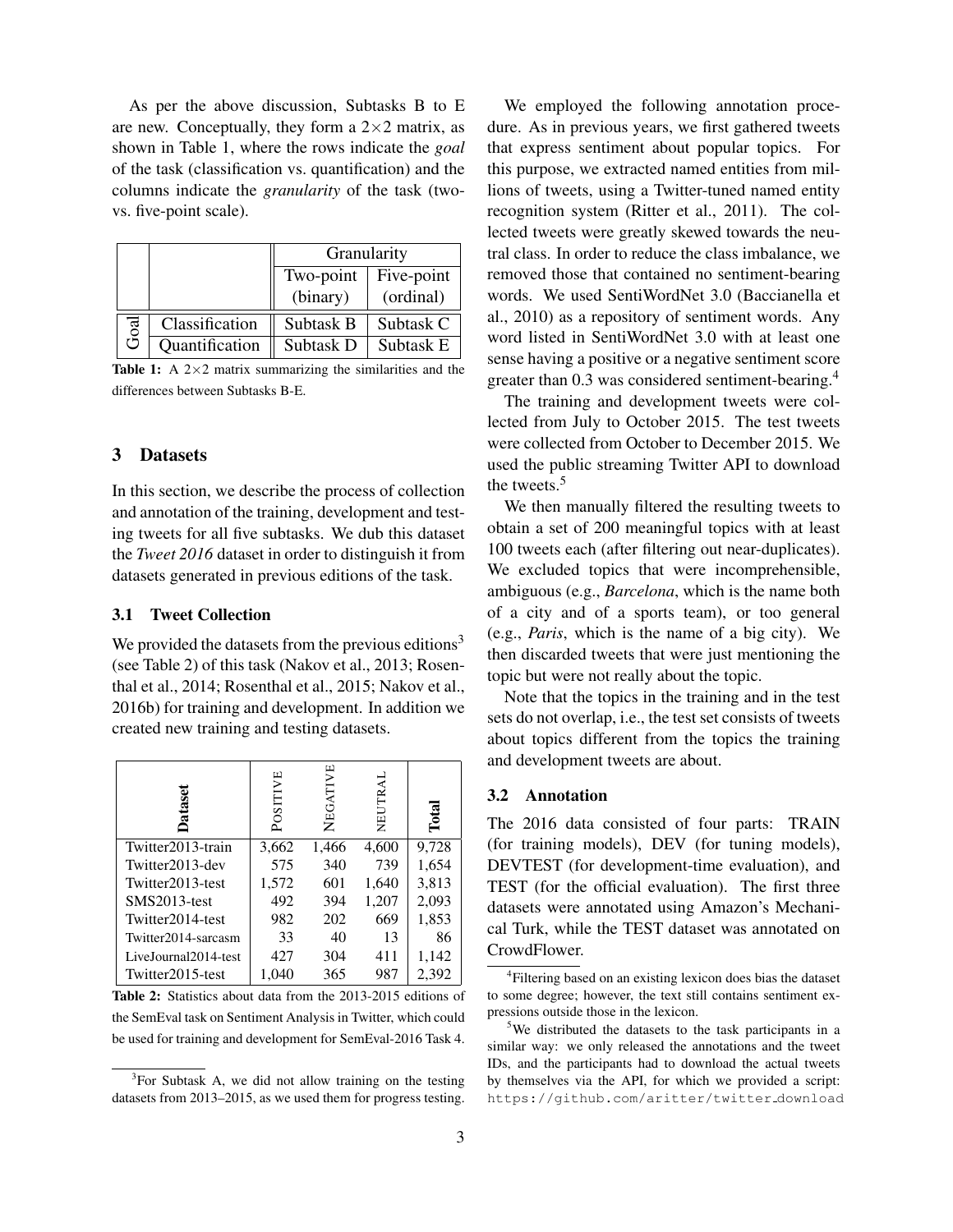Instructions: Given a Twitter message and a topic, identify whether the message is highly positive, positive, neutral, negative, or highly negative (a) in general and (b) with respect to the provided topic. If a tweet is sarcastic, please select the checkbox "The tweet is sarcastic". Please read the examples and the invalid responses before beginning if this is the first time you are working on this HIT.

Sentence: We're excited to announce that AC/DC tribute band Big Jack will take the main stage at Fall Jam on Sunday September 27th!

Overall, the tweet is  $\bigcirc$  Highly Positive  $\bigcirc$  Positive  $\bigcirc$  Neutral  $\bigcirc$  Negative  $\bigcirc$  Highly Negative The sentiment towards the topic  $ac/dc$  is  $\bigcirc$  Highly Positive  $\bigcirc$  Positive  $\bigcirc$  Neutral  $\bigcirc$  Negative  $\bigcirc$  Highly Negative  $\Box$  The tweet is sarcastic.

Figure 1: The instructions provided to the Mechanical Turk annotators, followed by a screenshot.

Annotation with Amazon's Mechanical Turk. A Human Intelligence Task (HIT) consisted of providing all required annotations for a given tweet message. In order to qualify to work on our HITs, a Mechanical Turk annotator (a.k.a. "Turker") had to have an approval rate greater than 95% and to have completed at least 50 approved HITs. Each HIT was carried out by five Turkers and consisted of five tweets to be annotated. A Turker had to indicate the overall polarity of the tweet message (on a five-point scale) as well as the overall polarity of the message towards the given target topic (again, on a five-point scale). The annotation instructions along with an example are shown in Figure 1. We made available to the Turkers several additional examples, which are shown in Table 3.

We rejected HITs with the following problems:

- one or more responses do not have the overall sentiment marked;
- one or more responses do not have the sentiment towards the topic marked;
- one or more responses appear to be randomly selected.

Annotation with CrowdFlower. We annotated the TEST data using CrowdFlower, as it allows better quality control of the annotations across a number of dimensions. Most importantly, it allows us to find and exclude unreliable annotators based on hidden tests, which we created starting with the highestconfidence and highest-agreement annotations from Mechanical Turk. We added some more tests manually. Otherwise, we setup the annotation task giving exactly the same instructions and examples as in Mechanical Turk.

Consolidation of annotations. In previous years, we used majority voting to select the true label (and discarded cases where a majority had not emerged, which amounted to about 50% of the tweets). As this year we have a five-point scale, where the expected agreement is lower, we used a two-step procedure. If three out of the five annotators agreed on a label, we accepted the label. Otherwise, we first mapped the categorical labels to the integer values  $-2$ ,  $-1$ , 0, 1, 2. Then we calculated the average, and finally we mapped that average to the closest integer value. In order to counter-balance the tendency of the average to stay away from −2 and 2, and also to prefer 0, we did not use rounding at  $\pm 0.5$  and  $\pm 1.5$ , but at  $\pm 0.4$ and  $\pm 1.4$  instead.

To give the reader an idea about the degree of agreement, we will look at the TEST dataset as an example. It included 20,632 tweets. For 2,760, all five annotators assigned the same value, and for another 9,944 there was a majority value. For the remaining 7,928 cases, we had to perform averaging as described above.

The consolidated statistics from the five annotators on a three-point scale for Subtask A are shown in Table 4. Note that, for consistency, we annotated the data for Subtask A on a five-point scale, which we then converted to a three-point scale.

The topic annotations on a two-point scale for Subtasks B and D are shown in Table 5, while those on a five-point scale for Subtasks C and E are in Table 6. Note that, as for Subtask A, the two-point scale annotation counts for Subtasks B and D derive from summing the POSITIVEs with the HIGH-LYPOSITIVEs, and the NEGATIVEs with the HIGH-LYNEGATIVEs from Table 6; moreover, this time we also remove the NEUTRALs.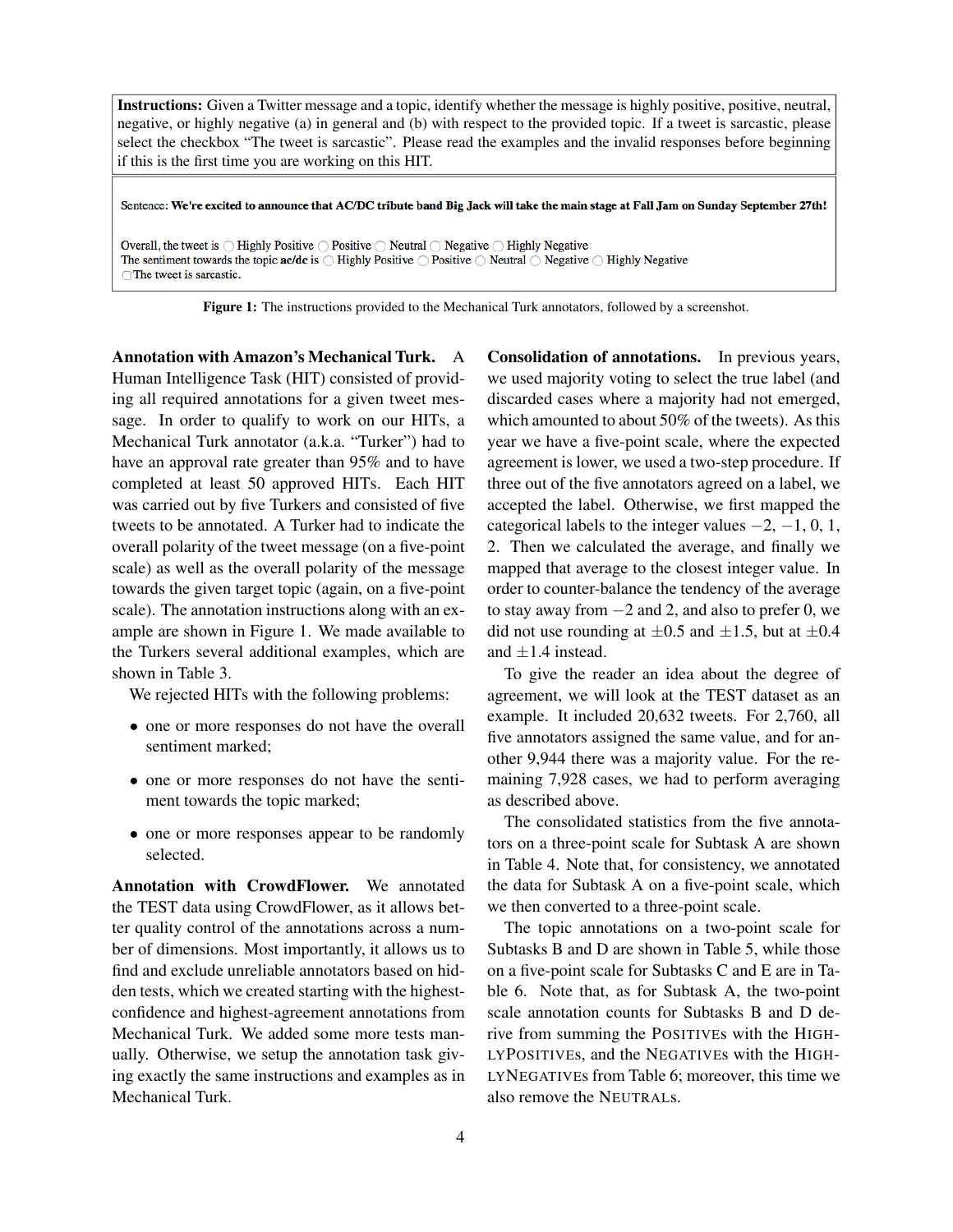| Tweet                                                             | <b>Overall Sentiment</b> | <b>Topic Sentiment</b>       |
|-------------------------------------------------------------------|--------------------------|------------------------------|
| Why would you still wear shorts when it's this cold?! I           | <b>POSITIVE</b>          | <b>Britain: NEGATIVE</b>     |
| love how Britain see's a bit of sun and they're like 'OOOH        |                          |                              |
| <b>LET'S STRIP!</b>                                               |                          |                              |
| Saturday without Leeds United is like Sunday dinner it   NEGATIVE |                          | Leeds United: HIGHLYPOSITIVE |
| doesn't feel normal at all (Ryan)                                 |                          |                              |
| Who are you tomorrow? Will you make me smile or just              | <b>NEUTRAL</b>           | Demi Lovato: POSITIVE        |
| bring me sorrow? #HottieOfTheWeek Demi Lovato                     |                          |                              |

Table 3: List of example tweets and annotations that were provided to the annotators.

|                | УE<br>POSITI | NEUTRAI | NEGATIVE | Tota   |
|----------------|--------------|---------|----------|--------|
| <b>TRAIN</b>   | 3,094        | 863     | 2,043    | 6,000  |
| <b>DEV</b>     | 844          | 765     | 391      | 2,000  |
| <b>DEVTEST</b> | 994          | 681     | 325      | 2,000  |
| <b>TEST</b>    | 7,059        | 10,342  | 3,231    | 20,632 |

| <b>Table 4:</b> 2016 data statistics (Subtask A). |  |
|---------------------------------------------------|--|
|---------------------------------------------------|--|

|                | Topics | POSITIVE | NEGATIVE | <b>Total</b> |
|----------------|--------|----------|----------|--------------|
| <b>TRAIN</b>   | 60     | 3,591    | 755      | 4,346        |
| <b>DEV</b>     | 20     | 986      | 339      | 1,325        |
| <b>DEVTEST</b> | 20     | 1,153    | 264      | 1,417        |
| <b>TEST</b>    | 100    | 8,212    | 2,339    | 10,551       |

|  |  |  |  | Table 5: 2016 data statistics (Subtasks B and D). |  |  |  |
|--|--|--|--|---------------------------------------------------|--|--|--|
|--|--|--|--|---------------------------------------------------|--|--|--|

|                | Topics | HIGHLYPOSITIVE | POSITIVE | NEUTRAI | NEGATIVE | HIGHLYNEGATIVE | Total  |
|----------------|--------|----------------|----------|---------|----------|----------------|--------|
| <b>TRAIN</b>   | 60     | 437            | 3,154    | 1,654   | 668      | 87             | 6,000  |
| <b>DEV</b>     | 20     | 53             | 933      | 675     | 296      | 43             | 2,000  |
| <b>DEVTEST</b> | 20     | 148            | 1,005    | 583     | 233      | 31             | 2,000  |
| <b>TEST</b>    | 100    | 382            | 7,830    | 10,081  | 2,201    | 138            | 20,632 |

Table 6: 2016 data statistics (Subtasks C and E).

As we use the same test tweets for all subtasks, the submission of results by participating teams was subdivided in two stages: (*i*) participants had to submit results for Subtasks A, C, E, and (*ii*) only after the submission deadline for A, C, E had passed, we distributed to participants the unlabelled test data for Subtasks B and D.

Otherwise, since for Subtasks B and D we filter out the NEUTRALs, we would have leaked information about which the NEUTRALs are, and this information could have been used in Subtasks C and E.

Finally, as the same tweets can be selected for different topics, we ended up with some duplicates; arguably, these are true duplicates for Subtask A only, as for the other subtasks the topics still differ. This includes 25 duplicates in TRAIN, 3 in DEV, 2 in DE-VTEST, and 116 in TEST. There is a larger number in TEST, as TEST is about twice as large as TRAIN, DEV, and DEVTEST combined. This is because we wanted a large TEST set with 100 topics and 200 tweets per topic on average for Subtasks C and E.

## **Evaluation Measures**

This section discuss the evaluation measures for the five subtasks of our SemEval-2016 Task 4. A document describing the evaluation measures in detail<sup>6</sup> (Nakov et al., 2016a), and a scoring software implementing all the five "official" measures, were made available to the participants via the task website together with the training data.<sup>7</sup>

For Subtasks B to E, the datasets are each subdivided into a number of "topics", and the subtask needs to be carried out independently for each topic. As a result, each of the evaluation measures will be "macroaveraged" across the topics, i.e., we compute the measure individually for each topic, and we then average the results across the topics.

<sup>6</sup>http://alt.qcri.org/semeval2016/task4/

 $7$ An earlier version of the scoring script contained a bug, to the effect that for Subtask B it was computing  $F_1^{PN}$ , and not  $\rho^{PN}$ . This was detected only after the submissions were closed, which means that participants to Subtask B who used the scoring system (and not their own implementation of  $\rho^{PN}$ ) for parameter optimization, may have been penalized in the ranking as a result.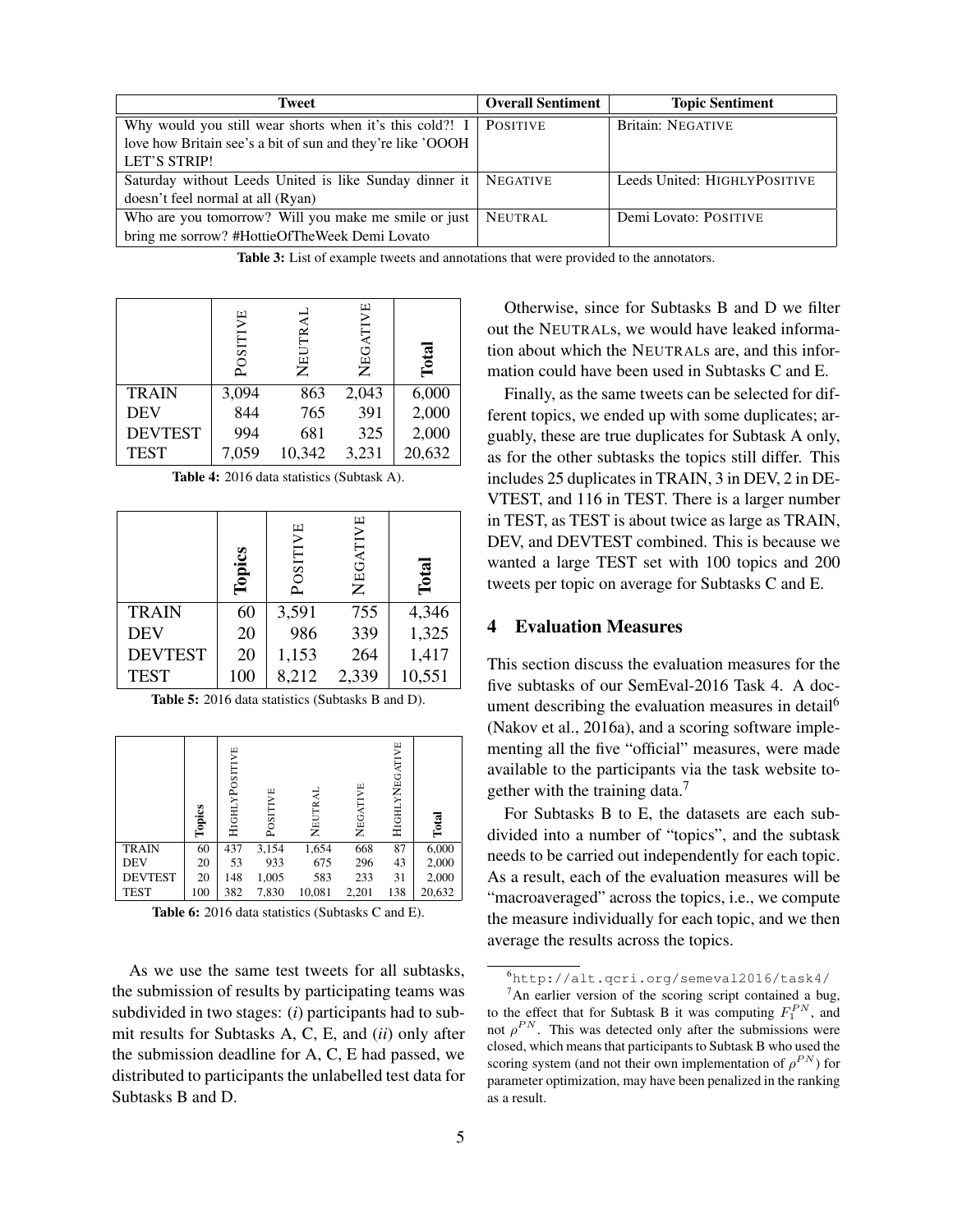#### 4.1 Subtask A: Message polarity classification

Subtask A is a *single-label multi-class* (SLMC) classification task. Each tweet must be classified as belonging to exactly one of the following three classes  $C = \{PosITIVE, NEUTRAL, NEGATIVE\}.$ 

We adopt the same evaluation measure as the 2013-2015 editions of this subtask,  $F_1^{PN}$ :

$$
F_1^{PN} = \frac{F_1^P + F_1^N}{2} \tag{1}
$$

 $F_1^P$  is the  $F_1$  score for the POSITIVE class:

$$
F_1^P = \frac{2\pi^P \rho^P}{\pi^P + \rho^P} \tag{2}
$$

Here,  $\pi^P$  and  $\rho^P$  denote precision and recall for the POSITIVE class, respectively:

$$
\pi^P = \frac{PP}{PP + PU + PN} \tag{3}
$$

$$
\rho^P = \frac{PP}{PP + UP + NP} \tag{4}
$$

where  $PP$ ,  $UP$ ,  $NP$ ,  $PU$ ,  $PN$  are the cells of the confusion matrix shown in Table 7.

|        |                 | <b>Gold Standard</b> |    |                               |  |  |  |
|--------|-----------------|----------------------|----|-------------------------------|--|--|--|
|        |                 |                      |    | POSITIVE   NEUTRAL   NEGATIVE |  |  |  |
|        | <b>POSITIVE</b> | PP                   | PU | PN                            |  |  |  |
| edicte | <b>NEUTRAL</b>  | UР                   | UU | UМ                            |  |  |  |
|        | <b>NEGATIVE</b> | NP                   | NH | NN                            |  |  |  |

Table 7: The confusion matrix for Subtask A. Cell XY stands for "the number of tweets that the classifier labeled  $X$  and the gold standard labells as  $Y$ ".  $P$ ,  $U$ ,  $N$  stand for POSITIVE, NEUTRAL, NEGATIVE, respectively.

 $F_1^N$  is defined analogously, and the measure we finally adopt is  $F_1^{PN}$  as from Equation 1.

# 4.2 Subtask B: Tweet classification according to a two-point scale

Subtask B is a *binary classification* task. Each tweet must be classified as either POSITIVE or NEGATIVE.

For this subtask we adopt *macroaveraged recall*:

$$
\rho^{PN} = \frac{1}{2} (\rho^P + \rho^N) \n= \frac{1}{2} (\frac{PP}{PP + NP} + \frac{NN}{NN + PN})
$$
\n(5)

In the above formula,  $\rho^P$  and  $\rho^N$  are the positive and the negative class recall, respectively. Note that  $U$  terms are entirely missing in Equation 5; this is because we do not have the NEUTRAL class for SemEval-2016 Task 4, subtask A.

 $\rho^{PN}$  ranges in [0, 1], where a value of 1 is achieved only by the perfect classifier (i.e., the classifier that correctly classifies all items), a value of 0 is achieved only by the perverse classifier (the classifier that misclassifies all items), while 0.5 is both (*i*) the value obtained by a trivial classifier (i.e., the classifier that assigns all tweets to the same class – be it POSITIVE or NEGATIVE), and (*ii*) the expected value of a random classifier. The advantage of  $\rho^{PN}$ over "standard" accuracy is that it is more robust to class imbalance. The accuracy of the majority-class classifier is the relative frequency (aka "prevalence") of the majority class, that may be much higher than 0.5 if the test set is imbalanced. Standard  $F_1$  is also sensitive to class imbalance for the same reason. Another advantage of  $\rho^{PN}$  over  $F_1$  is that  $\rho^{PN}$  is invariant with respect to switching POSITIVE with NEG-ATIVE, while  $F_1$  is not. See (Sebastiani, 2015) for more details on  $\rho^{PN}$ .

As we noted before, the training dataset, the development dataset, and the test dataset are each subdivided into a number of topics, and Subtask B needs to be carried out independently for each topic. As a result, the evaluation measures discussed in this section are computed individually for each topic, and the results are then averaged across topics to yield the final score.

## 4.3 Subtask C: Tweet classification according to a five-point scale

Subtask C is an *ordinal classification* (OC – also known as *ordinal regression*) task, in which each tweet must be classified into exactly one of the classes in  $C = \{H \cup \text{H} \cup \text{H} \cup \text{H} \cup \text{H} \cup \text{H} \cup \text{H} \cup \text{H} \cup \text{H} \cup \text{H} \cup \text{H} \cup \text{H} \cup \text{H} \cup \text{H} \cup \text{H} \cup \text{H} \cup \text{H} \cup \text{H} \cup \text{H} \cup \text{H} \cup \text{H} \cup \text{H} \cup \text{H} \cup \text{H} \cup \text{H} \cup \text{H} \cup \text{H} \cup \text{H} \cup \text{H} \$ ITIVE, NEUTRAL, NEGATIVE, HIGHLYNEGA-TIVE}, represented in our dataset by numbers in  $\{+2,+1,0,-1,-2\}$ , with a total order defined on C. The essential difference between SLMC (see Section 4.1 above) and OC is that not all mistakes weigh equally in the latter. For example, misclassifying a HIGHLYNEGATIVE example as HIGHLYPOSITIVE is a bigger mistake than misclassifying it as NEGA-TIVE or NEUTRAL.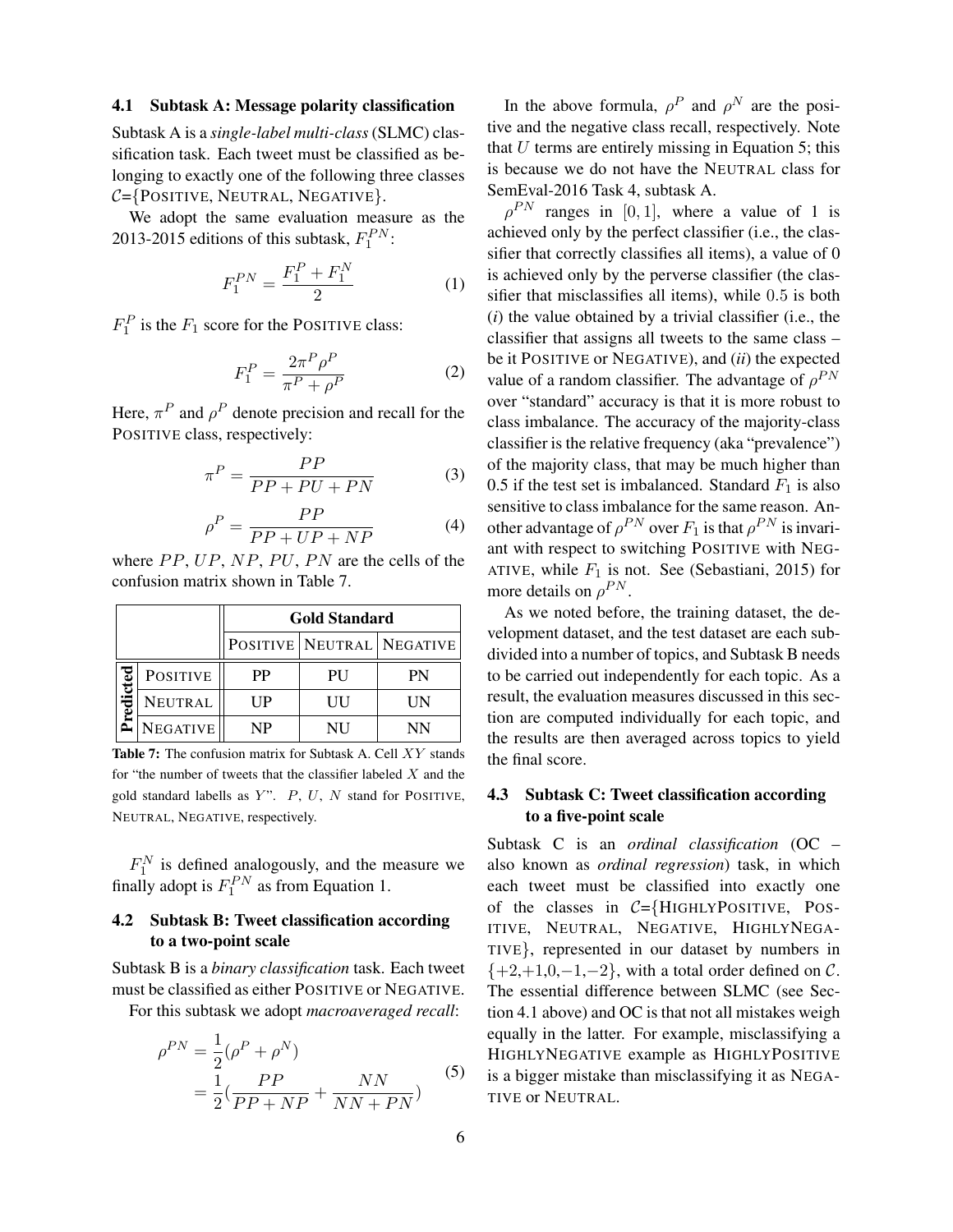As our evaluation measure, we use *macroaveraged mean absolute error*  $(MAE^M)$ :

$$
MAE^{M}(h, Te) = \frac{1}{|\mathcal{C}|} \sum_{j=1}^{|\mathcal{C}|} \frac{1}{|Te_j|} \sum_{\mathbf{x}_i \in Te_j} |h(\mathbf{x}_i) - y_i|
$$

where  $y_i$  denotes the true label of item  $x_i$ ,  $h(x_i)$ is its predicted label,  $Te<sub>j</sub>$  denotes the set of test documents whose true class is  $c_j$ ,  $|h(\mathbf{x}_i) - y_i|$  denotes the "distance" between classes  $h(\mathbf{x}_i)$  and  $y_i$ (e.g., the distance between HIGHLYPOSITIVE and NEGATIVE is 3), and the "M" superscript indicates "macroaveraging".

The advantage of  $MAE^M$  over "standard" mean absolute error, which is defined as:

$$
MAE^{\mu}(h, Te) = \frac{1}{|Te|} \sum_{\mathbf{x}_i \in Te} |h(\mathbf{x}_i) - y_i| \quad (6)
$$

is that it is robust to class imbalance (which is useful, given the imbalanced nature of our dataset). On perfectly balanced datasets  $MAE^{M}$  and  $MAE^{\mu}$  are equivalent.

Unlike the measures discussed in Sections 4.1 and 4.2,  $MAE<sup>M</sup>$  is a measure of error, and not accuracy, and thus lower values are better. See (Baccianella et al., 2009) for more detail on  $MAE^M$ .

Similarly to Subtask B, Subtask C needs to be carried out independently for each topic. As a result,  $MAE<sup>M</sup>$  is computed individually for each topic, and the results are then averaged across all topics to yield the final score.

## 4.4 Subtask D: Tweet quantification according to a two-point scale

Subtask D also assumes a *binary quantification* setup, in which each tweet is classified as POSITIVE or NEGATIVE. The task is to compute an estimate  $\hat{p}(c_i)$  of the relative frequency (in the test set) of each of the classes.

The difference between binary classification (as from Section 4.2) and binary quantification is that errors of different polarity (e.g., a false positive and a false negative for the same class) can compensate each other in the latter. Quantification is thus a more lenient task since a perfect classifier is also a perfect quantifier, but a perfect quantifier is not necessarily a perfect classifier.

We adopt *normalized cross-entropy*, better known as *Kullback-Leibler Divergence* (KLD). KLD was proposed as a quantification measure in (Forman, 2005), and is defined as follows:

$$
KLD(\hat{p}, p, C) = \sum_{c_j \in C} p(c_j) \log_e \frac{p(c_j)}{\hat{p}(c_j)}
$$
(7)

KLD is a measure of the error made in estimating a true distribution  $p$  over a set  $\mathcal C$  of classes by means of a predicted distribution  $\hat{p}$ . Like  $MAE^M$  in Section 4.3, KLD is a measure of error, which means that lower values are better. KLD ranges between 0 (best) and  $+\infty$  (worst).

Note that the upper bound of KLD is not finite since Equation 7 has predicted prevalences, and not true prevalences, at the denominator: that is, by making a predicted prevalence  $\hat{p}(c_i)$  infinitely small we can make KLD infinitely large. To solve this problem, in computing  $KLD$  we smooth both  $p(c_i)$ and  $\hat{p}(c_i)$  via additive smoothing, i.e.,

$$
p^{s}(c_j) = \frac{p(c_j) + \epsilon}{\sum_{c_j \in C} p(c_j) + \epsilon \cdot |\mathcal{C}|}
$$
  
= 
$$
\frac{p(c_j) + \epsilon}{1 + \epsilon \cdot |\mathcal{C}|}
$$
 (8)

where  $p^{s}(c_j)$  denotes the smoothed version of  $p(c_j)$ and the denominator is just a normalizer (same for the  $\hat{p}^s(c_j)$ 's); the quantity  $\epsilon = \frac{1}{2\cdot17}$  $\frac{1}{2\sqrt{|Te|}}$  is used as a smoothing factor, where  $Te$  denotes the test set.

The smoothed versions of  $p(c_i)$  and  $\hat{p}(c_i)$  are used in place of their original versions in Equation 7; as a result, KLD is always defined and still returns a value of 0 when  $p$  and  $\hat{p}$  coincide.

KLD is computed individually for each topic, and the results are averaged to yield the final score.

## 4.5 Subtask E: Tweet quantification according to a five-point scale

Subtask E is an *ordinal quantification* (OQ) task, in which (as in OC) each tweet belongs exactly to one of the classes in  $C = \{H \cup H \cup P \cup H \}$ . POSI-TIVE, NEUTRAL, NEGATIVE, HIGHLYNEGATIVE}, where there is a total order on  $C$ . As in binary quantification, the task is to compute an estimate  $\hat{p}(c_i)$  of the relative frequency  $p(c_j)$  in the test tweets of all the classes  $c_j \in \mathcal{C}$ .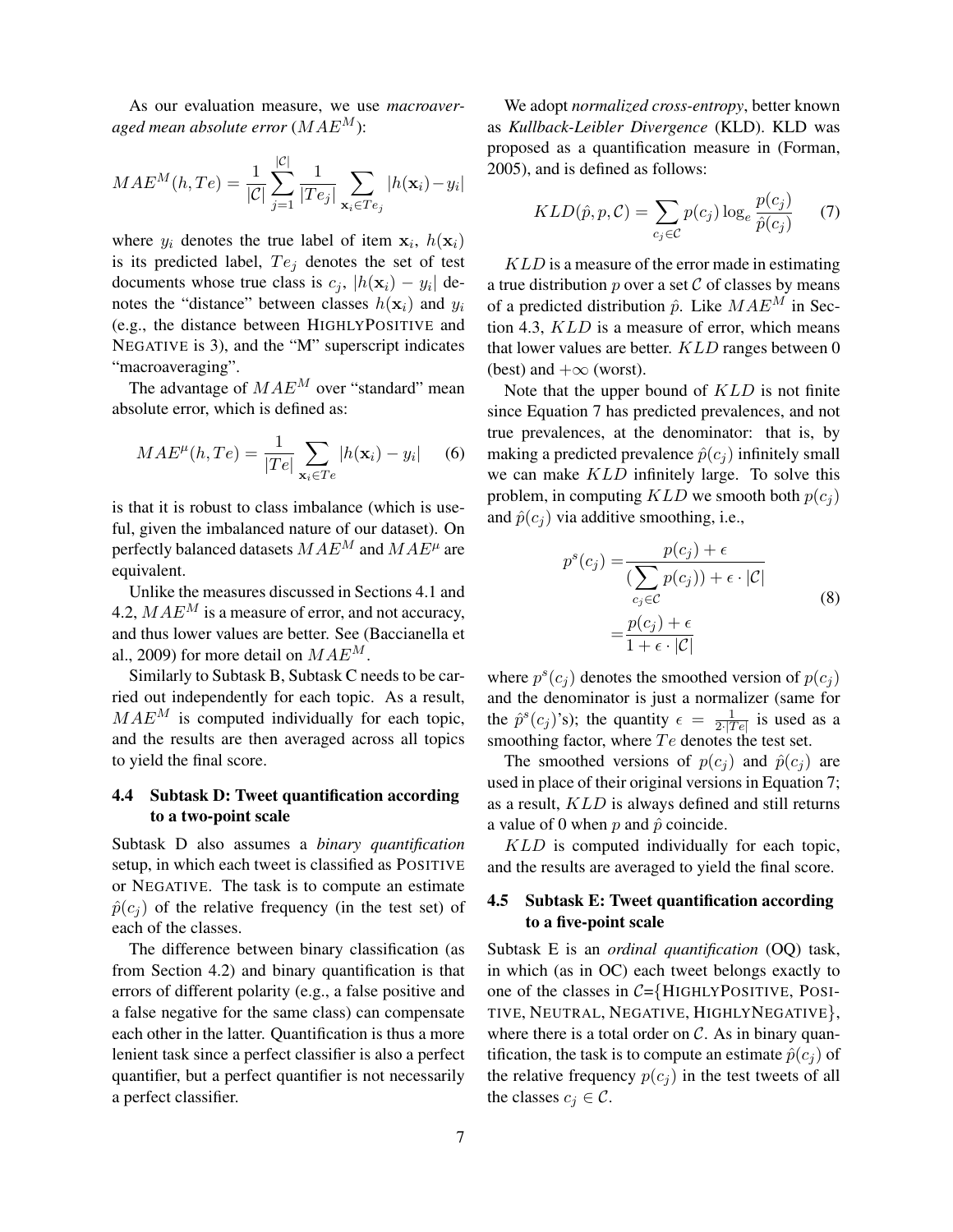The measure we adopt for OQ is the *Earth Mover's Distance* (Rubner et al., 2000) (also known as the *Vaseršteĭn metric* (Rüschendorf, 2001)), a measure well-known in the field of computer vision. EMD is currently the only known measure for ordinal quantification. It is defined for the general case in which a distance  $d(c', c'')$  is defined for each  $c', c'' \in \mathcal{C}$ . When there is a total order on the classes in C and  $d(c_i, c_{i+1}) = 1$  for all  $i \in \{1, ..., (\mathcal{C} - 1)\}\$ (as in our application), the Earth Mover's Distance is defined as

$$
EMD(\hat{p}, p) = \sum_{j=1}^{|\mathcal{C}|-1} |\sum_{i=1}^{j} \hat{p}(c_i) - \sum_{i=1}^{j} p(c_i)| \quad (9)
$$

and can be computed in  $|C|$  steps from the estimated and true class prevalences.

Like KLD in Section 4.4, EMD is a measure of error, so lower values are better; EMD ranges between 0 (best) and  $|\mathcal{C}| - 1$  (worst). See (Esuli and Sebastiani, 2010) for more details on  $EMD$ .

As before, EMD is computed individually for each topic, and the results are then averaged across all topics to yield the final score.

## 5 Participants and Results

A total of 43 teams (see Table 15 at the end of the paper) participated in SemEval-2016 Task 4, representing 25 countries; the country with the highest participation was China (5 teams), followed by Italy, Spain, and USA (4 teams each). The subtask with the highest participation was Subtask A (34 teams), followed by Subtask B (19 teams), Subtask D (14 teams), Subtask C (11 teams), and Subtask E (10 teams).

It was not surprising that Subtask A proved to be the most popular  $-$  it was a rerun from previous years; conversely, none among Subtasks B to E had previously been offered in precisely the same form. Quantification-related subtasks (D and E) generated 24 participations altogether, while subtasks with an ordinal nature (C and E) attracted 21 participations. Only three teams participated in all five subtasks; conversely, no less than 23 teams took part in one subtask only (with a few exceptions, Subtask A). Many teams that participated in more than one subtask used essentially the same system for all of them, with little tuning to the specifics of each subtask.

Few trends stand out among the participating systems. In terms of the supervised learning methods used, there is a clear dominance of methods based on deep learning, including convolutional neural networks and recurrent neural networks (and, in particular, long short-term memory networks); the software libraries for deep learning most frequently used by the participants are Theano and Keras. Conversely, kernel machines seem to be less frequently used than in the past, and the use of learning methods other than the ones mentioned above is scarce.

The use of distant supervision is ubiquitous; this is natural, since there is an abundance of freely available tweets labelled according to sentiment (possibly with silver labels only, e.g., emoticons), and it is intuitive that their use as additional training data could be helpful. Another ubiquitous technique is the use of word embeddings, usually generated via either word2vec (Mikolov et al., 2013) or GloVe (Pennington et al., 2014); most authors seem to use general-purpose, pre-trained embeddings, while some authors also use customized word embeddings, trained either on the Tweet 2016 dataset or on tweet datasets of some sort.

Nothing radically new seems to have emerged with respect to text preprocessing; as in previous editions of this task, participants use a mix of by now obvious techniques, such as negation scope detection, elongation normalization, detection of amplifiers and diminishers, plus the usual extraction of word *n*-grams, character *n*-grams, and POS *n*grams. The use of sentiment lexicons (alone or in combination with each other; general-purpose or Twitter-specific) is obviously still frequent.

In the next five subsections, we discuss the results of the participating systems in the five subtasks, focusing on the techniques and tools that the top-ranked participants have used. We also focus on how the participants tailored (if at all) their approach to the specific subtask. When discussing a specific subtask, we will adopt the convention of adding to a team name a subscript which indicates the position in the ranking for that subtask that the team obtained; e.g., when discussing Subtask E, "Finki $_2$ " indicates team "Finki, which placed 2nd in the ranking for Subtask E". The papers describing the participants' approach are quoted in Table 15.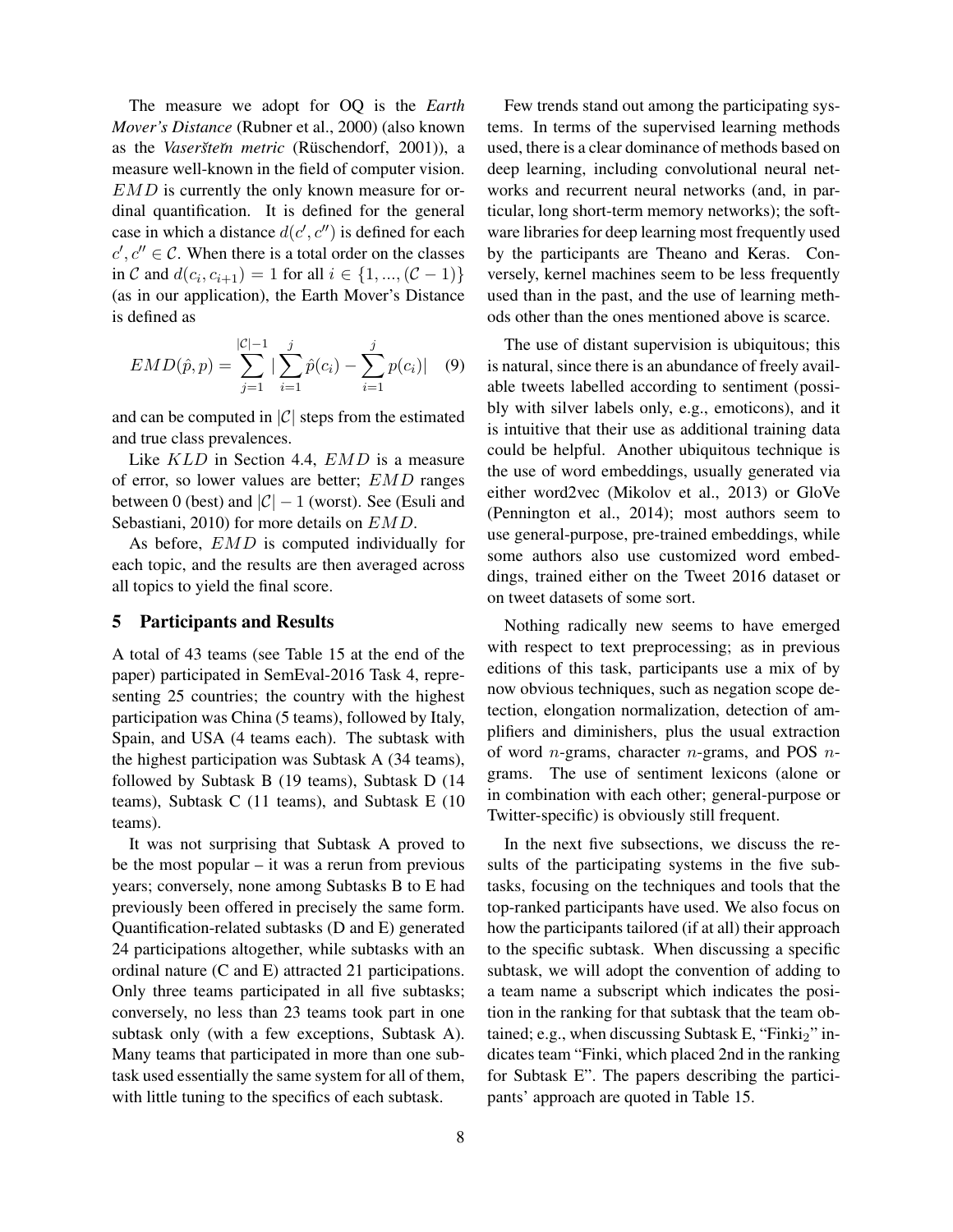#### 5.1 Subtask A: Message polarity classification

Table 8 ranks the systems submitted by the 34 teams who participated in Subtask A "Message Polarity Classification" in terms of the official measure  $F_1^{PN}$ . We further show the result for two other measures,  $\rho^{PN}$  (the measure that we adopted for Subtask B) and accuracy ( $Acc = \frac{TP+TN}{TP+TN+FP+FN}$ ). We also report the result for a baseline classifier that assigns to each tweet the POSITIVE class. For Subtask A evaluated using  $F_1^{PN}$ , this is the equivalent of the majority class classifier for (binary or SLMC) classification evaluated via vanilla accuracy, i.e., this is the "smartest" among the trivial policies that attempt to maximize  $F_1^{PN}$ .

| #            | <b>System</b>          | $F_1^{P\bar{N}}$   | $\rho^{PN}$        | Acc                |
|--------------|------------------------|--------------------|--------------------|--------------------|
| 1            | SwissCheese            | $0.633_1$          | $0.667_2$          | $0.646_1$          |
| $\mathbf{2}$ | <b>SENSEI-LIF</b>      | $0.630_2$          | $0.670_1$          | $0.617_7$          |
| 3            | <b>UNIMELB</b>         | $0.617_3$          | $0.641_5$          | $0.616_8$          |
| 4            | <b>INESC-ID</b>        | $0.610_4$          | $0.662_3$          | $0.600_{10}$       |
| 5            | aueb.twitter.sentiment | $0.605_5$          | $0.644_{4}$        | $0.629_{6}$        |
| 6            | SentiSys               | 0.598 <sub>6</sub> | $0.641_5$          | 0.609 <sub>9</sub> |
| 7            | <b>I2RNTU</b>          | 0.596 <sub>7</sub> | 0.637 <sub>7</sub> | $0.593_{12}$       |
| 8            | <b>INSIGHT-1</b>       | $0.593_8$          | $0.616_{11}$       | $0.635_5$          |
| 9            | TwiSE                  | $0.586_9$          | $0.598_{16}$       | $0.528_{24}$       |
| 10           | $ECNU$ (*)             | $0.585_{10}$       | $0.617_{10}$       | $0.571_{16}$       |
| 11           | <b>NTNUSentEval</b>    | $0.583_{11}$       | $0.619_8$          | $0.643_2$          |
| 12           | <b>MDSENT</b>          | $0.580_{12}$       | $0.592_{18}$       | $0.545_{20}$       |
|              | <b>CUFE</b>            | $0.580_{12}$       | $0.619_8$          | $0.637_4$          |
| 14           | <b>THUIR</b>           | $0.576_{14}$       | $0.605_{15}$       | $0.596_{11}$       |
|              | <b>PUT</b>             | $0.576_{14}$       | $0.607_{13}$       | $0.584_{14}$       |
| 16           | <b>LYS</b>             | $0.575_{16}$       | $0.615_{12}$       | $0.585_{13}$       |
| 17           | <b>IIP</b>             | $0.574_{17}$       | $0.579_{19}$       | $0.537_{23}$       |
| 18           | <b>UniPI</b>           | $0.571_{18}$       | $0.607_{13}$       | $0.639_3$          |
| 19           | DIEGOLab16 (*)         | $0.554_{19}$       | $0.593_{17}$       | $0.549_{19}$       |
| 20           | <b>GTI</b>             | $0.539_{20}$       | $0.557_{21}$       | $0.518_{26}$       |
| 21           | <b>OPAL</b>            | $0.505_{21}$       | $0.560_{20}$       | $0.541_{22}$       |
| 22           | <b>DSIC-ELIRF</b>      | $0.502_{22}$       | $0.511_{25}$       | $0.513_{27}$       |
| 23           | UofL                   | $0.499_{23}$       | $0.537_{22}$       | $0.572_{15}$       |
|              | <b>ELiRF</b>           | $0.499_{23}$       | $0.516_{24}$       | $0.543_{21}$       |
| 25           | <b>ISTI-CNR</b>        | $0.494_{25}$       | $0.529_{23}$       | $0.567_{17}$       |
| 26           | <b>SteM</b>            | $0.478_{26}$       | $0.496_{27}$       | $0.452_{31}$       |
| 27           | Tweester               | $0.455_{27}$       | $0.503_{26}$       | $0.523_{25}$       |
| 28           | <b>Minions</b>         | $0.415_{28}$       | $0.485_{28}$       | $0.556_{18}$       |
| 29           | Aicyber                | $0.402_{29}$       | $0.457_{29}$       | $0.506_{28}$       |
| 30           | mib                    | $0.401_{30}$       | $0.438_{30}$       | $0.480_{29}$       |
| 31           | <b>VCU-TSA</b>         | $0.372_{31}$       | $0.390_{32}$       | $0.382_{32}$       |
| 32           | SentimentalITists      | $0.339_{32}$       | $0.424_{31}$       | $0.480_{29}$       |
| 33           | WR                     | $0.330_{33}$       | $0.333_{34}$       | $0.298_{34}$       |
| 34           | <b>CICBUAPnlp</b>      | $0.303_{34}$       | $0.377_{33}$       | $0.374_{33}$       |
|              | <b>Baseline</b>        | 0.255              | 0.333              | 0.342              |

Table 8: Results for Subtask A "Message Polarity Classification" on the Tweet 2016 dataset. The systems are ordered by their  $F_1^{PN}$  score. In each column the rankings according to the corresponding measure are indicated with a subscript. Teams marked as "(\*)" are late submitters, i.e., their original submission was deemed irregular by the organizers, and a revised submission was entered after the deadline.

All 34 participating systems were able to outperform the baseline on all three measures, with the exception of one system that scored below the baseline on Acc. The top-scoring team (SwissCheese<sub>1</sub>) used an ensemble of convolutional neural networks, differing in their choice of filter shapes, pooling shapes and usage of hidden layers. Word embeddings generated via word2vec were also used, and the neural networks were trained by using distant supervision. Out of the 10 top-ranked teams, 5 teams (SwissCheese<sub>1</sub>, SENSEI-LIF<sub>2</sub>, UNIMELB<sub>3</sub>, INESC-ID<sub>4</sub>, INSIGHT-1<sub>8</sub>) used deep NNs of some sort, and 7 teams (SwissCheese<sub>1</sub>, SENSEI-LIF<sub>2</sub>, UNIMELB<sub>3</sub>, INESC-ID<sub>4</sub>, aueb.twitter.sentiment $_5$ ,  $I2RNTU_7$ ,  $INSIGHT-1_8$ ) used either generalpurpose or task-specific word embeddings, generated via word2vec or GloVe.

Historical results. We also tested the participating systems on the test sets from the three previous editions of this subtask. Participants were not allowed to use these test sets for training. Results (measured on  $F_1^{PN}$ ) are reported in Table 9. The top-performing systems on Tweet 2016 are also top-ranked on the test datasets from previous years. There is a general pattern: the top-ranked system in year  $x$  outperforms the top-ranked system in year  $(x - 1)$  on the official dataset of year  $(x - 1)$ . Topranked systems tend to use approaches that are universally strong, even when tested on out-of-domain test sets such as SMS, LiveJournal, or sarcastic tweets (yet, for sarcastic tweets, there are larger differences in rank compared to systems rankings on Tweet 2016). It is unclear where improvements come from: (a) the additional training data that we made available this year (in addition to Tweettrain-2013, which was used in 2013–2015), thus effectively doubling the amount of training data, or (b) because of advancement of learning methods.

We further look at the top scores achieved by any system in the period 2013–2016. The results are shown in Table 10. Interestingly, the results for a test set improve in the second year it is used (i.e., the year after it was used as an official test set) by 1–3 points absolute, but then do not improve further and stay stable, or can even decrease a bit. This might be due to participants optimizing their systems primarily on the test set from the preceding year.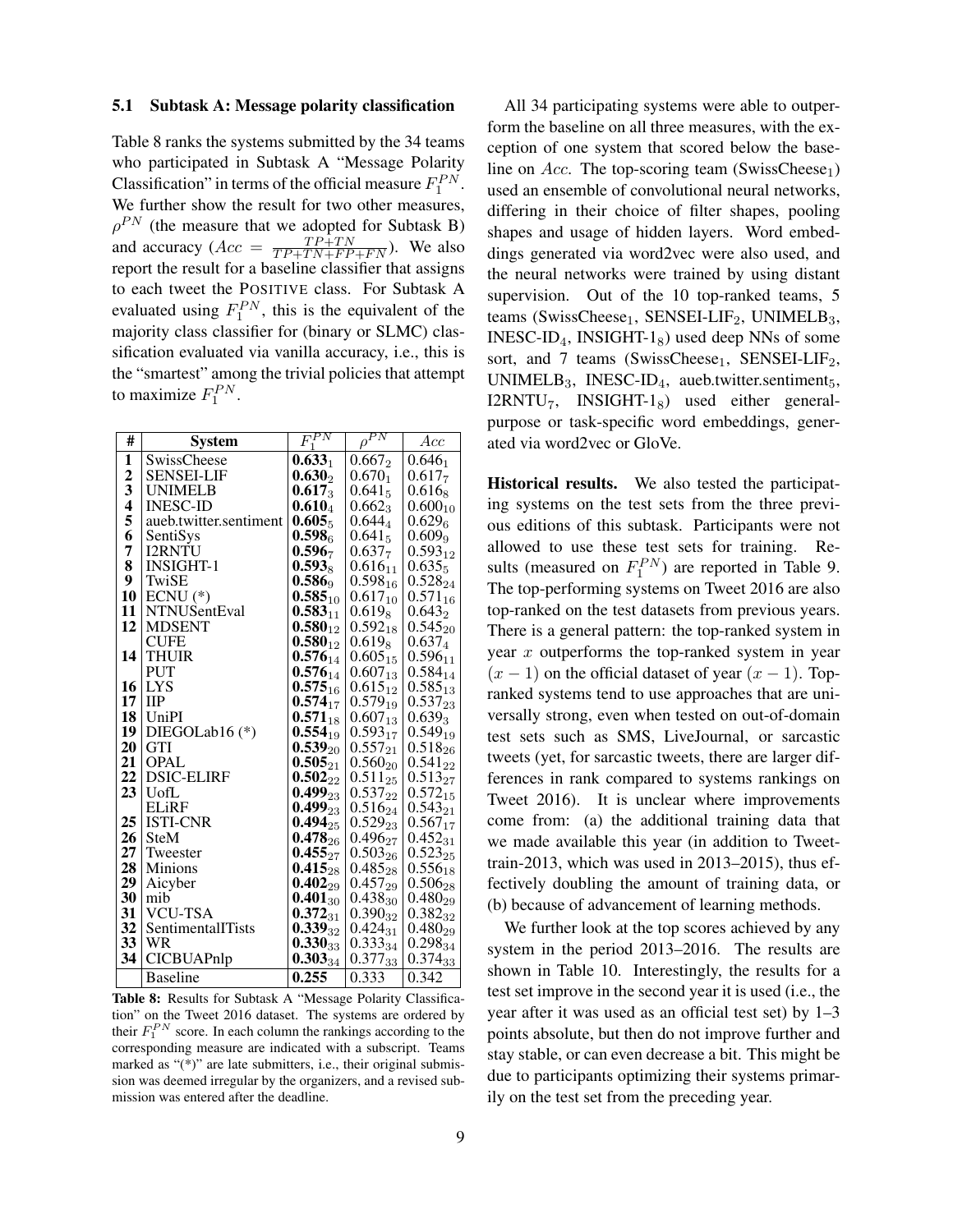|                         |                        |                    | 2013                      |                                 | 2014                      |                    | 2015               | 2016               |
|-------------------------|------------------------|--------------------|---------------------------|---------------------------------|---------------------------|--------------------|--------------------|--------------------|
| #                       | <b>System</b>          | <b>Tweet</b>       | <b>SMS</b>                | <b>Tweet</b>                    | <b>Tweet</b>              | Live-              | <b>Tweet</b>       | <b>Tweet</b>       |
|                         |                        |                    |                           |                                 | sarcasm                   | <b>Journal</b>     |                    |                    |
| $\mathbf{1}$            | SwissCheese            | $0.700_4$          | $0.637_2$                 | $0.716_4$                       | $0.566_1$                 | 0.695 <sub>7</sub> | $0.671_1$          | $0.633_1$          |
| $\overline{2}$          | <b>SENSEI-LIF</b>      | $0.706_3$          | $0.634_3$                 | $0.744_1$                       | $0.467_8$                 | $0.741_1$          | $0.662_2$          | $0.630_2$          |
| $\overline{\mathbf{3}}$ | <b>UNIMELB</b>         | 0.687 <sub>6</sub> | 0.593 <sub>9</sub>        | 0.7066                          | $0.449_{11}$              | 0.683 <sub>9</sub> | $0.651_4$          | $0.617_3$          |
| $\overline{\mathbf{4}}$ | <b>INESC-ID</b>        | $0.723_1$          | 0.609 <sub>6</sub>        | $0.727_2$                       | $0.554_{2}$               | $0.702_4$          | $0.657_3$          | $0.610_4$          |
| 5                       | aueb.twitter.sentiment | 0.666 <sub>7</sub> | $0.618_5$                 | $0.708_5$                       | $0.410_{17}$              | 0.695 <sub>7</sub> | 0.623 <sub>7</sub> | $0.605_5$          |
| 6                       | SentiSys               | $0.714_2$          | $0.633_4$                 | $0.723_3$                       | $0.515_4$                 | $0.726_2$          | $0.644_5$          | 0.598 <sub>6</sub> |
| $\overline{7}$          | <b>I2RNTU</b>          | $0.693_5$          | 0.597 <sub>7</sub>        | 0.680 <sub>7</sub>              | 0.469 <sub>6</sub>        | $0.696_{6}$        | 0.638 <sub>6</sub> | 0.596 <sub>7</sub> |
| 8                       | <b>INSIGHT-1</b>       | $0.602_{16}$       | $0.582_{12}$              | $0.644_{15}$                    | $0.391_{23}$              | $0.559_{23}$       | $0.595_{16}$       | $0.593_8$          |
| 9                       | TwiSE                  | $0.610_{15}$       | $0.540_{16}$              | $0.645_{13}$                    | $0.450_{10}$              | $0.649_{13}$       | $0.621_8$          | $0.586_9$          |
| 10                      | $ECNU$ (*)             | 0.643 <sub>9</sub> | 0.593 <sub>9</sub>        | $0.662_8$                       | $0.425_{14}$              | $0.663_{10}$       | $0.606_{11}$       | $0.585_{10}$       |
| 11                      | <b>NTNUSentEval</b>    | $0.623_{11}$       | $0.641_1$                 | $0.651_{10}$                    | $0.427_{13}$              | $0.719_3$          | $0.599_{13}$       | $0.583_{11}$       |
| 12                      | <b>MDSENT</b>          | $0.589_{19}$       | $0.509_{20}$              | $0.587_{20}$                    | $0.386_{24}$              | $0.606_{18}$       | $0.593_{17}$       | $0.580_{12}$       |
|                         | <b>CUFE</b>            | $0.642_{10}$       | $0.596_8$                 | $0.662_8$                       | $0.466$ <sup>9</sup>      | $0.697_5$          | $0.598_{14}$       | $0.580_{12}$       |
| 14                      | <b>THUIR</b>           | $0.616_{12}$       | $0.575_{14}$              | $0.648_{11}$                    | $0.399_{20}$              | $0.640_{15}$       | $0.617_{10}$       | $0.576_{14}$       |
|                         | <b>PUT</b>             | $0.565_{21}$       | $0.511_{19}$              | $0.614_{19}$                    | $0.360_{27}$              | $0.648_{14}$       | $0.597_{15}$       | $0.576_{14}$       |
| 16                      | <b>LYS</b>             | $0.650_8$          | $0.579_{13}$              | $0.647_{12}$                    | $0.407_{18}$              | $0.655_{11}$       | $0.603_{12}$       | $0.575_{16}$       |
| 17                      | <b>IIP</b>             | $0.598_{17}$       | $0.465_{23}$              | $0.645_{13}$                    | $0.405_{19}$              | $0.640_{15}$       | $0.619_9$          | $0.574_{17}$       |
| 18                      | UniPI                  |                    | $0.592_{18}$ $0.585_{11}$ |                                 | $0.627_{17}$ $0.381_{25}$ | $0.654_{12}$       | $0.586_{18}$       | $0.571_{18}$       |
| 19                      | DIEGOLab16 $(*)$       |                    | $0.611_{14}$ $0.506_{21}$ | $0.618_{18}$ 0.497 <sub>5</sub> |                           | $0.594_{20}$       | $0.584_{19}$       | $0.554_{19}$       |
| 20                      | <b>GTI</b>             |                    | $0.612_{13}$ $0.524_{17}$ | $0.639_{16}$ 0.468 <sub>7</sub> |                           | $0.623_{17}$       | $0.584_{19}$       | $0.539_{20}$       |
| 21                      | <b>OPAL</b>            |                    | $0.567_{20}$ $0.562_{15}$ |                                 | $0.556_{23}$ $0.395_{21}$ | $0.593_{21}$       | $0.531_{21}$       | $0.505_{21}$       |
| 22                      | <b>DSIC-ELIRF</b>      | $0.494_{25}$       | $0.404_{26}$              |                                 | $0.546_{26}$ $0.342_{29}$ | $0.517_{24}$       | $0.531_{21}$       | $0.502_{22}$       |
| 23                      | UofL                   |                    | $0.490_{26}$ $0.443_{24}$ |                                 | $0.547_{25}$ $0.372_{26}$ | $0.574_{22}$       | $0.502_{25}$       | $0.499_{23}$       |
|                         | <b>ELiRF</b>           |                    | $0.462_{28}$ $0.408_{25}$ |                                 | $0.514_{28}$ $0.310_{33}$ | $0.493_{25}$       | $0.493_{26}$       | $0.499_{23}$       |
| 25                      | <b>ISTI-CNR</b>        |                    | $0.538_{22}$ $0.492_{22}$ |                                 | $0.572_{21}$ $0.327_{30}$ | $0.598_{19}$       | $0.508_{24}$       | $0.494_{25}$       |
| 26                      | <b>SteM</b>            |                    | $0.518_{23}$ $0.315_{29}$ |                                 | $0.571_{22}$ $0.320_{32}$ | $0.405_{28}$       | $0.517_{23}$       | $0.478_{26}$       |
| 27                      | Tweester               |                    | $0.506_{24}$ $0.340_{28}$ | $0.529_{27}$ $0.540_{3}$        |                           | $0.379_{29}$       | $0.479_{28}$       | $0.455_{27}$       |
| 28                      | Minions                |                    | $0.489_{27}$ $0.521_{18}$ |                                 | $0.554_{24}$ $0.420_{16}$ | $0.475_{26}$       | $0.481_{27}$       | $0.415_{28}$       |
| 29                      | Aicyber                |                    | $0.418_{29}$ $0.361_{27}$ |                                 | $0.457_{29}$ $0.326_{31}$ | $0.440_{27}$       | $0.432_{29}$       | $0.402_{29}$       |
| 30                      | mib                    |                    | $0.394_{30}$ $0.310_{30}$ |                                 | $0.415_{31}$ $0.352_{28}$ | $0.359_{31}$       | $0.413_{31}$       | $0.401_{30}$       |
| 31                      | <b>VCU-TSA</b>         | $0.383_{31}$       | $0.307_{31}$              | $0.444_{30}$                    | $0.425_{14}$              | $0.336_{32}$       | $0.416_{30}$       | $0.372_{31}$       |
| 32                      | SentimentalITists      | $0.339_{33}$       | $0.238_{33}$              | $0.393_{32}$                    | $0.288_{34}$              | $0.323_{34}$       | $0.343_{33}$       | $0.339_{32}$       |
| 33                      | WR                     |                    | $0.355_{32}$ $0.284_{32}$ | $0.393_{32}$                    | $0.430_{12}$              | $0.366_{30}$       | $0.377_{32}$       | $0.330_{33}$       |
| 34                      | <b>CICBUAPnlp</b>      |                    | $0.193_{34}$ $0.193_{34}$ |                                 | $0.335_{34}$ $0.393_{22}$ | $0.326_{33}$       | $0.303_{34}$       | $0.303_{34}$       |

Table 9: Historical results for Subtask A "Message Polarity Classification". The systems are ordered by their score on the Tweet 2016 dataset; the rankings on the individual datasets are indicated with a subscript. The meaning of "(\*)" is as in Table 8.

## 5.2 Subtask B: Tweet classification according to a two-point scale

Table 11 ranks the 19 teams who participated in Subtask B "Tweet classification according to a twopoint scale" in terms of the official measure  $\rho^{PN}$ . Two other measures are reported,  $F_1^{PN}$  (the measure adopted for Subtask A) and accuracy  $(Acc)$ . We also report the result of a baseline that assigns to each tweet the positive class. This is the "smartest" among the trivial policies that attempt to maximize  $\rho^{PN}$ . This baseline always returns  $\rho^{PN} = 0.500$ .

Note however that this is also (*i*) the value returned by the classifier that assigns to each tweet the negative class, and (*ii*) the expected value returned by the random classifier; for more details see (Sebastiani, 2015, Section 5), where  $\rho^{PN}$  is called K.

The top-scoring team (Tweester $_1$ ) used a combination of convolutional neural networks, topic modeling, and word embeddings generated via word2vec. Similar to Subtask A, the main trend among all participants is the widespread use of deep learning techniques.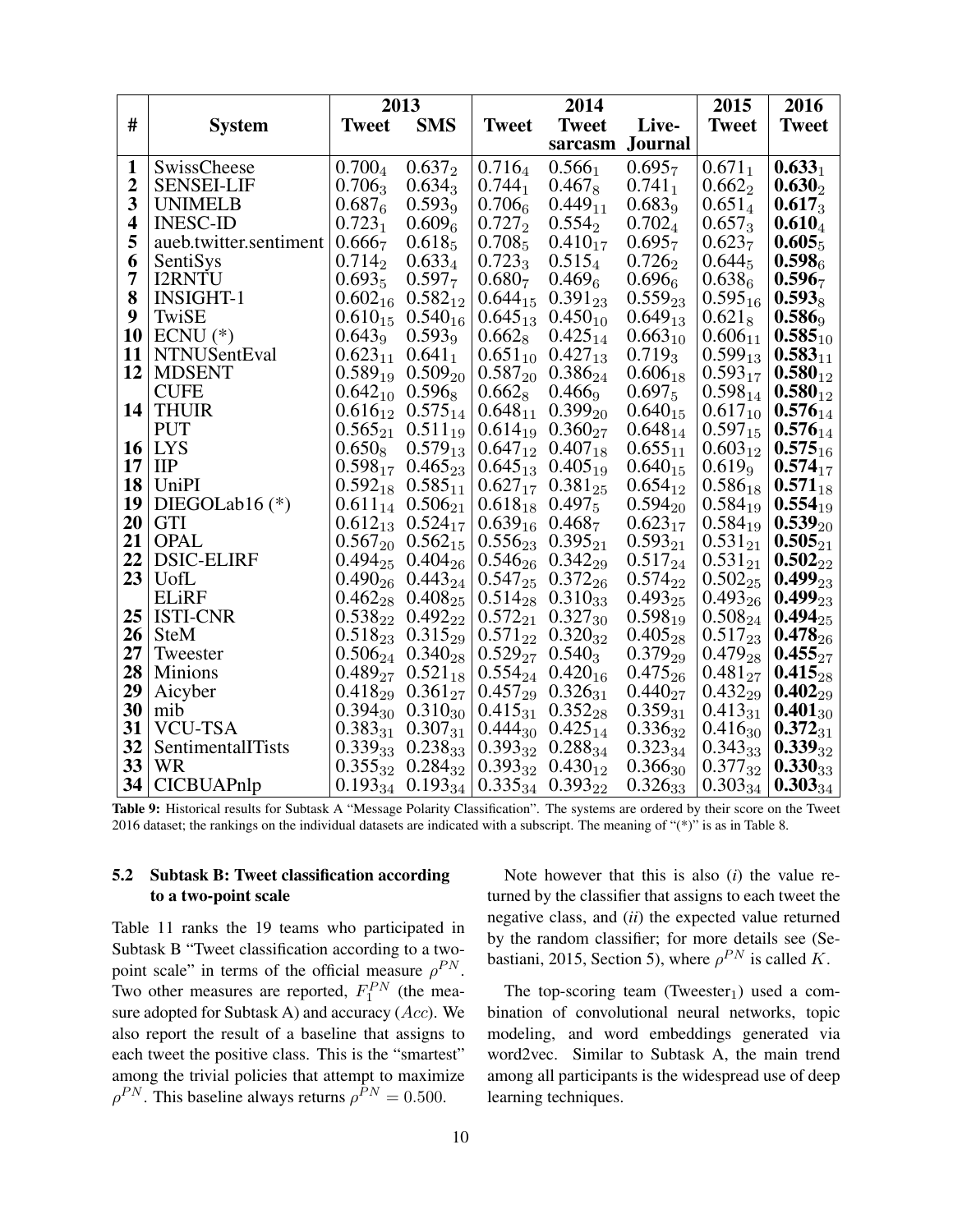|                                                    | 2013 |  | 2014                                    | 2015            | <b>2016</b> |       |
|----------------------------------------------------|------|--|-----------------------------------------|-----------------|-------------|-------|
| Year                                               |      |  | Tweet SMS Tweet Tweet Live- Tweet Tweet |                 |             |       |
|                                                    |      |  |                                         | sarcasm Journal |             |       |
| Best in 2016   0.723 0.641   0.744 0.566 0.741     |      |  |                                         |                 | $\pm 0.671$ | 0.633 |
| Best in 2015   0.728 0.685   0.744 0.591 0.753     |      |  |                                         |                 | 0.648       |       |
| Best in 2014   0.721 $\,$ 0.703   0.710 $\,$ 0.582 |      |  |                                         | 0.748           |             |       |
| Best in 2013   0.690 0.685                         |      |  |                                         |                 |             |       |

Table 10: Historical results for the best systems for Subtask A "Message Polarity Classification" over the years 2013–2016.

| #  | <b>System</b>          |                      | $F^{P\bar{N}}$     | Acc                |
|----|------------------------|----------------------|--------------------|--------------------|
| 1  | Tweester               | $0.797_1$            | $0.799_1$          | $0.862_3$          |
| 2  | <b>LYS</b>             | $0.791_2$            | $0.720_{10}$       | $0.762_{17}$       |
| 3  | thecerealkiller        | $0.784_3$            | $0.762_5$          | 0.823 <sub>9</sub> |
| 4  | $ECNU$ (*)             | $\mathbf{0.768}_{4}$ | $0.770_4$          | $0.843_5$          |
| 5  | <b>INSIGHT-1</b>       | $0.767_5$            | $0.786_3$          | $0.864_2$          |
| 6  | <b>PUT</b>             | $0.763_{6}$          | $0.732_8$          | $0.794_{14}$       |
| 7  | <b>UNIMELB</b>         | $0.758_{7}$          | $0.788_{2}$        | $0.870_1$          |
| 8  | TwiSE                  | $0.756_8$            | $0.752_{6}$        | $0.826_8$          |
| 9  | <b>GTI</b>             | $0.736_9$            | 0.731 <sub>9</sub> | $0.811_{11}$       |
| 10 | Finki                  | $0.720_{10}$         | $0.748_{7}$        | $0.848_4$          |
| 11 | pkudblab               | $0.689_{11}$         | $0.716_{11}$       | 0.832 <sub>7</sub> |
|    | $12$ CUFE              | $0.679_{12}$         | $0.708_{12}$       | $0.834_{6}$        |
|    | 13 ISTI-CNR            | $0.671_{13}$         | $0.690_{13}$       | $0.811_{11}$       |
|    | 14 SwissCheese         | $0.648_{14}$         | $0.674_{14}$       | $0.820_{10}$       |
|    | 15   SentimentallTists | $0.624_{15}$         | $0.643_{15}$       | $0.802_{13}$       |
|    | $16$ PotTS             | $0.618_{16}$         | $0.610_{17}$       | $0.712_{18}$       |
| 17 | <b>OPAL</b>            | $0.616_{17}$         | $0.633_{16}$       | $0.792_{15}$       |
|    | 18   WR                | $0.522_{18}$         | $0.502_{18}$       | $0.577_{19}$       |
| 19 | <b>VCU-TSA</b>         | $0.502_{19}$         | $0.448_{19}$       | $0.775_{16}$       |
|    | <b>Baseline</b>        | 0.500                | 0.438              | 0.778              |

Table 11: Results for Subtask B "Tweet classification according to a two-point scale" on the Tweet 2016 dataset. The systems are ordered by their  $\rho^{PN}$  score (higher is better). The meaning of "(\*)" is as in Table 8.

Out of the 10 top-ranked participating teams, 5 teams (Tweester<sub>1</sub>, LYS<sub>2</sub>, INSIGHT- $1_5$ , UNIMELB<sub>7</sub>, Finki<sub>10</sub>) used convolutional neural networks; 3 teams (thecerealkiller<sub>3</sub>, UNIMELB<sub>7</sub>,  $Finki<sub>10</sub>$ ) submitted systems using recurrent neural networks; and 7 teams (Tweester<sub>1</sub>,  $LYS_2$ , INSIGHT-1 $_5$ , UNIMELB<sub>7</sub>, Finki<sub>10</sub>) incorporated in their participating systems either general-purpose or task-specific word embeddings (generated via toolkits such as GloVe or word2vec).

Conversely, the use of classifiers such as support vector machines, which were dominant until a few years ago, seems to have decreased, with only one team (TwiSE $_8$ ) in the top 10 using them.

## 5.3 Subtask C: Tweet classification according to a five-point scale

Table 12 ranks the 11 teams who participated in Subtask C "Tweet classification according to a five-point scale" in terms of the official measure  $MAE^M$ ; we also show  $MAE^{\mu}$  (see Equation 6). We also report the result of a baseline system that assigns to each tweet the middle class (i.e., NEUTRAL); for ordinal classification evaluated via  $MAE<sup>M</sup>$ , this is the majority-class classifier for (binary or SLMC) classification evaluated via vanilla accuracy, i.e., this is (Baccianella et al., 2009) the "smartest" among the trivial policies that attempt to maximize  $MAE<sup>M</sup>$ .

| #                       | <b>System</b>     | $MAE^{M}$          | $MAE^{\mu}$        |
|-------------------------|-------------------|--------------------|--------------------|
| 1                       | TwiSE             | $0.719_1$          | $0.632_5$          |
| $\overline{2}$          | $ECNU$ (*)        | $0.806_2$          | $0.726_8$          |
| $\mathbf{3}$            | <b>PUT</b>        | $0.860_3$          | $0.773_9$          |
| $\overline{\mathbf{4}}$ | <b>LYS</b>        | $0.864_4$          | 0.694 <sub>7</sub> |
| 5                       | Finki             | $0.869_5$          | $0.672_{6}$        |
| 6                       | <b>INSIGHT-1</b>  | 1.0066             | $0.607_3$          |
| 7                       | <b>ISTI-CNR</b>   | 1.074 <sub>7</sub> | $0.580_1$          |
| 8                       | <b>YZU-NLP</b>    | $1.111_8$          | $0.588_2$          |
| 9                       | SentimentalITists | 1.148 <sub>9</sub> | $0.625_4$          |
| 10                      | PotTS             | $1.237_{10}$       | $0.860_{10}$       |
| 11                      | pkudblab          | $1.697_{11}$       | $1.300_{11}$       |
|                         | <b>Baseline</b>   | 1.200              | 0.537              |

Table 12: Results for Subtask C "Tweet classification according to a five-point scale" on the Tweet 2016 dataset. The systems are ordered by their  $MAE^M$  score (lower is better). The meaning of "(\*)" is as in Table 8.

The top-scoring team  $(TwiSE<sub>1</sub>)$  used a singlelabel multi-class classifier to classify the tweets according to their overall polarity. In particular, they used logistic regression that minimizes the multinomial loss across the classes, with weights to cope with class imbalance. Note that they ignored the given topics altogether.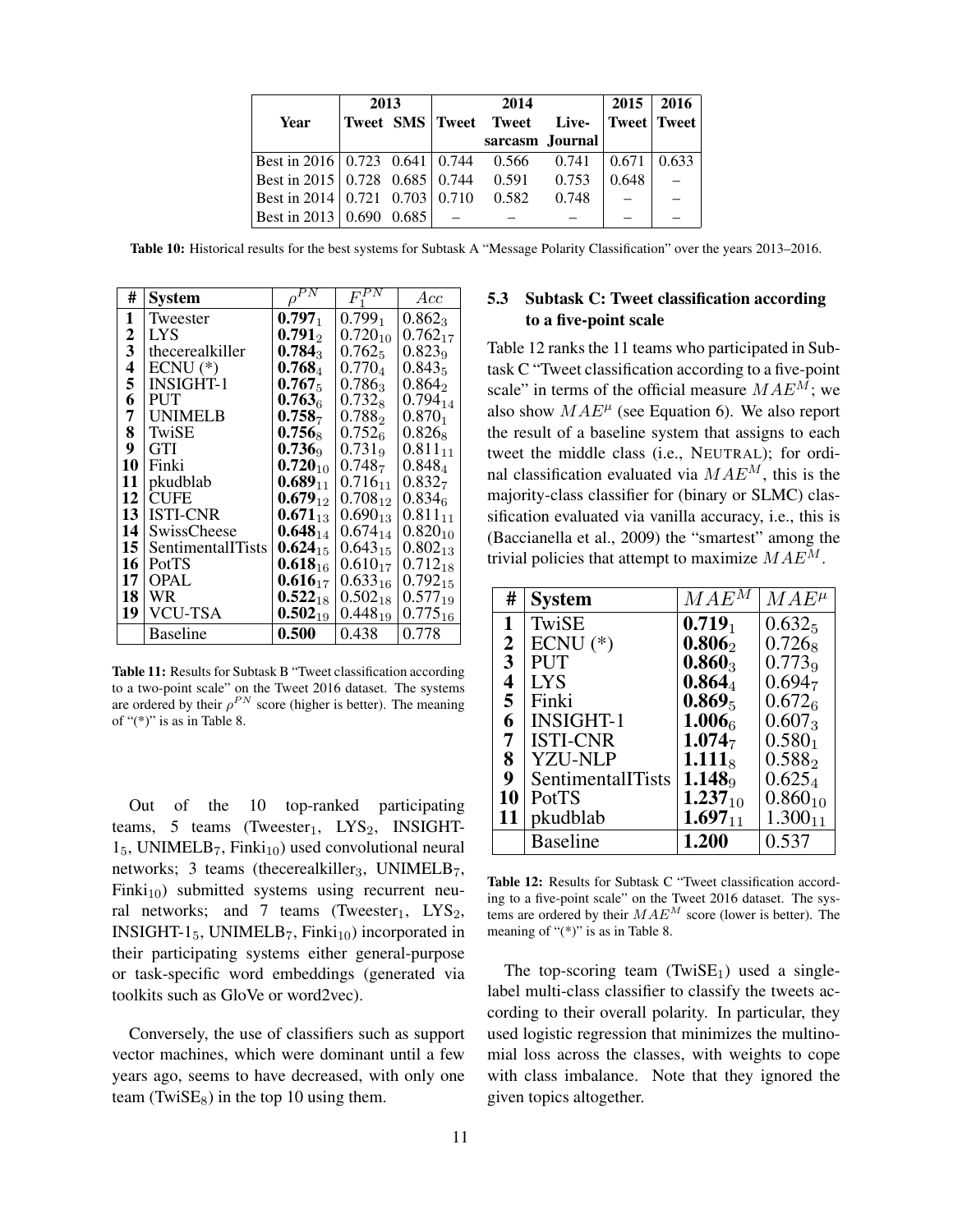| #               | <b>System</b>         | KLD          | AE                 | RAE                |
|-----------------|-----------------------|--------------|--------------------|--------------------|
| 1               | Finki                 | $0.034_1$    | $0.074_1$          | $0.707_3$          |
| 2               | LYS                   | $0.053_2$    | $0.099_4$          | $0.844_5$          |
|                 | TwiSE                 | $0.053_2$    | $0.101_5$          | $0.864_{6}$        |
| 4               | INSIGHT-1             | $0.054_4$    | $0.085_{2}$        | $0.423_1$          |
| 5               | GTI                   | $0.055_5$    | 0.104 <sub>6</sub> | $1.200_{10}$       |
|                 | <b>QCRI</b>           | $0.055_5$    | $0.095_3$          | $0.864_{6}$        |
| 7               | NRU-HSE               | $0.084_7$    | $0.120_8$          | $0.767_4$          |
| 8               | PotTS                 | $0.094_8$    | $0.150_{12}$       | $1.838_{12}$       |
| 9               | pkudblab              | $0.099_9$    | 0.109 <sub>7</sub> | $0.947_8$          |
| 10              | $ECNU$ (*)            | $0.121_{10}$ | $0.148_{11}$       | 1.171 <sub>9</sub> |
| 11              | <b>ISTI-CNR</b>       | $0.127_{11}$ | 0.147 <sub>9</sub> | $1.371_{11}$       |
| 12              | SwissCheese           | $0.191_{12}$ | 0.147 <sub>9</sub> | $0.638_{2}$        |
| 13 <sup>1</sup> | <b>UDLAP</b>          | $0.261_{13}$ | $0.274_{13}$       | $2.973_{13}$       |
| 14              | <b>HSENN</b>          | $0.399_{14}$ | $0.336_{14}$       | $3.930_{14}$       |
|                 | Baseline <sub>1</sub> | 0.175        | 0.184              | 2.110              |
|                 | Baseline <sub>2</sub> | 0.887        | 0.242              | 1.155              |

Table 13: Results for Subtask D "Tweet quantification according to a two-point scale" on the Tweet 2016 dataset. The systems are ordered by their KLD score (lower is better). The meaning of " $(*)$ " is as in Table 8.

Only 2 of the 11 participating teams tuned their systems to exploit the ordinal (as opposed to binary, or single-label multi-class) nature of this subtask. The two teams who did exploit the ordinal nature of the problem are  $PUT_3$ , which uses an ensemble of ordinal regression approaches, and ISTI-CNR7, which uses a tree-based approach to ordinal regression. All other teams used general-purpose approaches for single-label multi-class classification, in many cases relying (as for Subtask B) on convolutional neural networks, recurrent neural networks, and word embeddings.

## 5.4 Subtask D: Tweet quantification according to a two-point scale

Table 13 ranks the 14 teams who participated in Subtask D "Tweet quantification according to a twopoint scale" on the official measure KLD. Two other measures are reported, *absolute error* (AE):

$$
AE(p, \hat{p}, \mathcal{C}) = \frac{1}{|\mathcal{C}|} \sum_{c \in \mathcal{C}} |\hat{p}(c) - p(c)| \tag{10}
$$

and *relative absolute error* (RAE):

$$
RAE(p, \hat{p}, \mathcal{C}) = \frac{1}{|\mathcal{C}|} \sum_{c \in \mathcal{C}} \frac{|\hat{p}(c) - p(c)|}{p(c)} \qquad (11)
$$

where the notation is the same as in Equation 7.

We also report the result of a "maximum likelihood" baseline system (dubbed Baseline<sub>1</sub>). This system assigns to each test topic the distribution of the training tweets (the union of TRAIN, DEV, DE-VTEST) across the classes. This is the "smartest" among the trivial policies that attempt to maximize KLD. We also report the result of a further (less smart) baseline system (dubbed Baseline $_2$ ), i.e., one that assigns a prevalence of 1 to the majority class (which happens to be the POSITIVE class) and a prevalence of 0 to the other class.

The top-scoring team  $(Finki<sub>1</sub>)$  adopts an approach based on "classify and count", a classificationoriented (instead of quantification-oriented) approach, using recurrent and convolutional neural networks, and GloVe word embeddings.

Indeed, only 5 of the 14 participating teams tuned their systems to the fact that it deals with quantification (as opposed to classification). Among the teams who do rely on quantification-oriented approaches, teams  $LYS_2$  and  $HSENN_{14}$  used an existing structured prediction method that directly optimizes  $KLD$ ; teams QCRI<sub>5</sub> and ISTI-CNR<sub>11</sub> use existing probabilistic quantification methods; team NRU-HSE<sup>7</sup> uses an existing iterative quantification method based on cost-sensitive learning. Interestingly, team  $TwiSE<sub>2</sub>$  uses a "classify and count" approach after comparing it with a quantificationoriented method (similar to the one used by teams  $LYS<sub>2</sub>$  and  $HSENN<sub>14</sub>$ ) on the development set, and concluding that the former works better than the latter. All other teams used "classify and count" approaches, mostly based on convolutional neural networks and word embeddings.

# 5.5 Subtask E: Tweet quantification according to a five-point scale

Table 14 lists the results obtained by the 10 participating teams on Subtask E "Tweet quantification according to a five-point scale". We also report the result of a "maximum likelihood" baseline system (dubbed Baseline<sub>1</sub>), i.e., one that assigns to each test topic the same distribution, namely the distribution of the training tweets (the union of TRAIN, DEV, DEVTEST) across the classes; this is the "smartest" among the trivial policies (i.e., those that do not require any genuine work) that attempt to maximize EMD.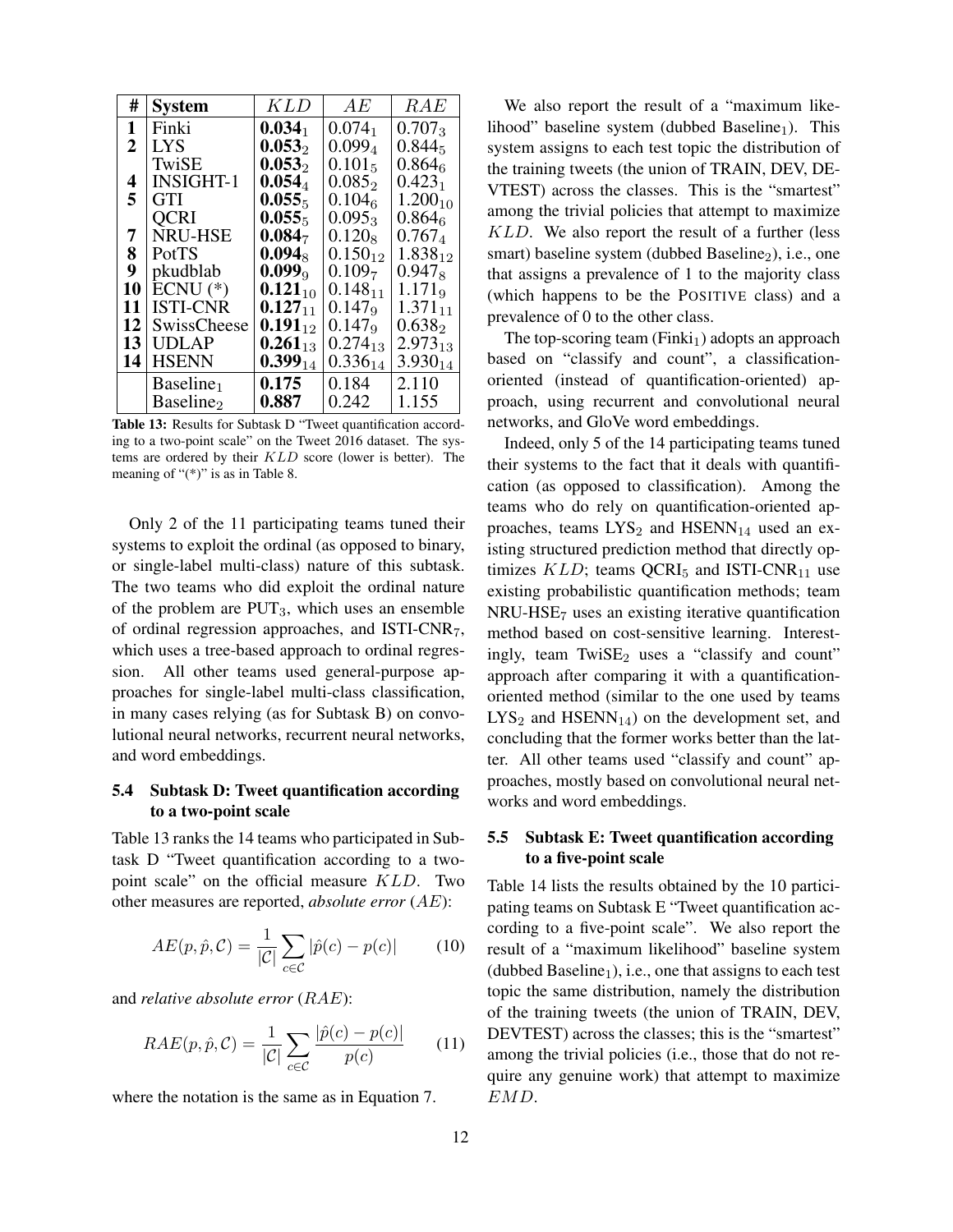We further report the result of less smart baseline system (dubbed Baseline<sub>2</sub>) – one that assigns a prevalence of 1 to the majority class (which coincides with the POSITIVE class) and a prevalence of 0 to all other classes.

| #            | System                | E M D              |
|--------------|-----------------------|--------------------|
| 1            | <b>QCRI</b>           | $0.243_1$          |
| $\mathbf{2}$ | Finki                 | $0.316_2$          |
| 3            | pkudblab              | $0.331_3$          |
| 4            | <b>NRU-HSE</b>        | 0.334 <sub>4</sub> |
| 5            | $ECNU$ (*)            | $0.341_5$          |
| 6            | <b>ISTI-CNR</b>       | 0.358 <sub>6</sub> |
| 7            | LYS                   | $0.360_7$          |
| 8            | <b>INSIGHT-1</b>      | $0.366_8$          |
| 9            | <b>HSENN</b>          | 0.545              |
| 10           | PotTS                 | $0.818_{10}$       |
|              | Baseline <sub>1</sub> | 0.474              |
|              | Baseline <sub>2</sub> | 0.734              |

Table 14: Results for Subtask E "Tweet quantification according to a five-point scale" on the Tweet 2016 dataset. The systems are ordered by their EMD score (lower is better). The meaning of " $(*)$ " is as in Table 8.

Only 3 of the 10 participants tuned their systems to the specific characteristics of this subtask, i.e., to the fact that it deals with quantification (as opposed to classification) *and* to the fact that it has an ordinal (as opposed to binary) nature.

In particular, the top-scoring team  $(QCRI<sub>1</sub>)$  used a novel algorithm explicitly designed for ordinal quantification, that leverages an ordinal hierarchy of binary probabilistic quantifiers.

Team NRU-HSE<sub>4</sub> uses an existing quantification approach based on cost-sensitive learning, and adapted it to the ordinal case.

Team ISTI-CNR $<sub>6</sub>$  instead used a novel adaptation</sub> to quantification of a tree-based approach to ordinal regression.

Teams  $LYS<sub>7</sub>$  and HSENN<sub>9</sub> also used an existing quantification approach, but did not exploit the ordinal nature of the problem.

The other teams mostly used approaches based on "classify and count" (see Section 5.4), and viewed the problem as single-label multi-class (instead of ordinal) classification; some of these teams (notably, team  $Finki<sub>2</sub>$ ) obtained very good results, which testifies to the quality of the (general-purpose) features and learning algorithm they used.

## 6 Conclusion and Future Work

We described SemEval-2016 Task 4 "Sentiment Analysis in Twitter", which included five subtasks including three that represent a significant departure from previous editions. The three new subtasks focused, individually or in combination, on two variants of the basic "sentiment classification in Twitter" task that had not been previously explored within SemEval. The first variant adopts a five-point scale, which confers an *ordinal* character to the classification task. The second variant focuses on the correct estimation of the prevalence of each class of interest, a task which has been called *quantification* in the supervised learning literature. In contrast, previous years' subtasks have focused on the correct labeling of individual tweets. As in previous years (2013– 2015), the 2016 task was very popular and attracted a total of 43 teams.

A general trend that emerges from SemEval-2016 Task 4 is that most teams who were ranked at the top in the various subtasks used deep learning, including convolutional NNs, recurrent NNs, and (generalpurpose or task-specific) word embeddings. In many cases, the use of these techniques allowed the teams using them to obtain good scores even without tuning their system to the specifics of the subtask at hand, e.g., even without exploiting the ordinal nature of the subtask – for Subtasks C and  $E - or$ the quantification-related nature of the subtask – for Subtasks D and E. Conversely, several teams that have indeed tuned their system to the specifics of the subtask at hand, but have not used deep learning techniques, have performed less satisfactorily. This is a further confirmation of the power of deep learning techniques for tweet sentiment analysis.

Concerning Subtasks D and E, if quantificationbased subtasks are proposed again, we think it might be a good idea to generate, for each test topic  $t_i$ , multiple "artificial" test topics  $t_i^1, t_i^2, \dots$ , where class prevalences are altered with respect to the ones of  $t_i$ by means of selectively removing from  $t_i$  tweets belonging to a certain class. In this way, the evaluation can take into consideration (*i*) class prevalences in the test set and (*ii*) levels of distribution drift (i.e., of the divergence of the test distribution from the training distribution) that are not present in the "naturally occurring" data.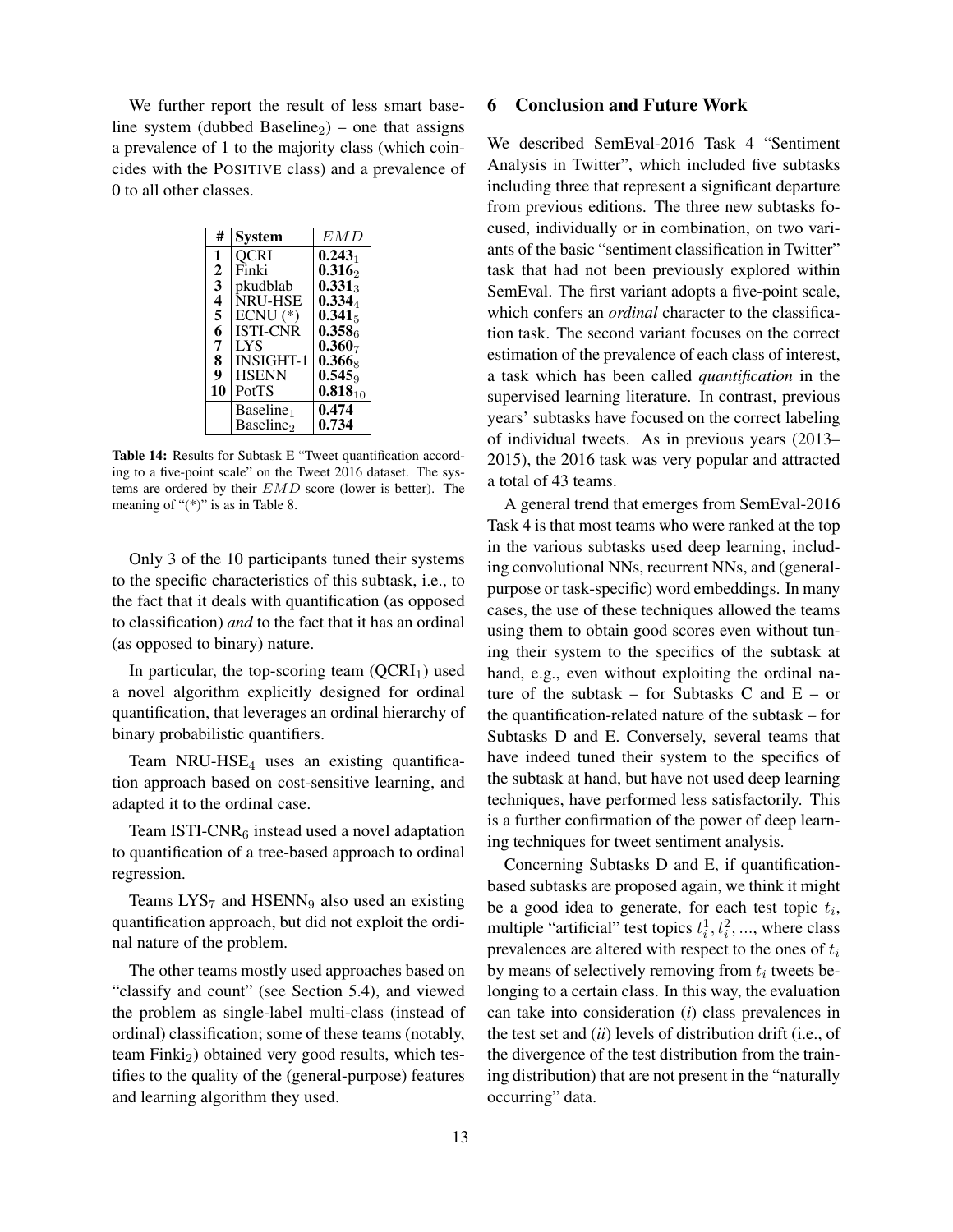By varying the amount of removed tweets at will, one may obtain *many* test topics, thus augmenting the magnitude of the experimentation at will while at the same time keeping constant the amount of manual annotation needed.

In terms of possible follow-ups of this task, it might be interesting to have a subtask whose goal is to distinguish tweets that are NEUTRAL about the topic (i.e., do not express any opinion about the topic) from tweets that express a FAIR opinion (i.e., lukewarm, intermediate between POSITIVE and NEGATIVE) about the topic.

Another possibility is to have a multi-lingual tweet sentiment classification subtask, where training examples are provided for the same topic for two languages (e.g., English and Arabic), and where participants can improve their performance on one language by leveraging the training examples for the other language via transfer learning. Alternatively, it might be interesting to include a cross-lingual tweet sentiment classification subtask, where training examples are provided for a given language (e.g., English) but not for the other (e.g., Arabic); the second language could be also a surprise language, which could be announced at the last moment.

## References

- Omar Abdelwahab and Adel Elmaghraby. 2016. UofL at SemEval-2016 Task 4: Multi domain word2vec for Twitter sentiment classification. In *Proceedings of the 10th International Workshop on Semantic Evaluation (SemEval 2016)*, San Diego, US.
- Ramón Astudillo and Silvio Amir. 2016. INESC-ID at SemEval-2016 Task 4: Reducing the problem of outof-embedding words. In *Proceedings of the 10th International Workshop on Semantic Evaluation (SemEval 2016)*, San Diego, US.
- Giuseppe Attardi and Daniele Sartiano. 2016. UniPI at SemEval-2016 Task 4: Convolutional neural networks for sentiment classification. In *Proceedings of the 10th International Workshop on Semantic Evaluation (SemEval 2016)*, San Diego, US.
- Stefano Baccianella, Andrea Esuli, and Fabrizio Sebastiani. 2009. Evaluation measures for ordinal regression. In *Proceedings of the 9th IEEE International Conference on Intelligent Systems Design and Applications (ISDA 2009)*, pages 283–287, Pisa, IT.
- Stefano Baccianella, Andrea Esuli, and Fabrizio Sebastiani. 2010. SentiWordNet 3.0: An enhanced lexical

resource for sentiment analysis and opinion mining. In *Proceedings of the 7th Conference on Language Resources and Evaluation (LREC 2010)*, Valletta, MT.

- Alexandra Balahur. 2016. OPAL at SemEval-2016 Task 4: the Challenge of Porting a Sentiment Analysis System to the "Real" World. In *Proceedings of the 10th International Workshop on Semantic Evaluation (SemEval 2016)*, San Diego, US.
- Georgios Balikas and Massih-Reza Amini. 2016. TwiSE at SemEval-2016 Task 4: Twitter sentiment classification. In *Proceedings of the 10th International Workshop on Semantic Evaluation (SemEval 2016)*, San Diego, US.
- Johan Bollen, Huina Mao, and Xiao-Jun Zeng. 2011. Twitter mood predicts the stock market. *Journal of Computational Science*, 2(1):1–8.
- Javier Borge-Holthoefer, Walid Magdy, Kareem Darwish, and Ingmar Weber. 2015. Content and network dynamics behind Egyptian political polarization on Twitter. In *Proceedings of the 18th ACM Conference on Computer Supported Cooperative Work and Social Computing (CSCW 2015)*, pages 700–711, Vancouver, CA.
- Gerard Briones and Kasun Amarasinghe. 2016. VCU-TSA at SemEval-2016 Task 4: Sentiment analysis in Twitter. In *Proceedings of the 10th International Workshop on Semantic Evaluation (SemEval 2016)*, San Diego, US.
- S. Burton and A. Soboleva. 2011. Interactive or reactive? Marketing with Twitter. *Journal of Consumer Marketing*, 28(7):491–499.
- Esteban Castillo, Ofelia Cervantes, Darnes Vilariño, and David Báez. 2016. UDLAP at SemEval-2016 Task 4: Sentiment quantification using a graph based representation. In *Proceedings of the 10th International Workshop on Semantic Evaluation (SemEval 2016)*, San Diego, US.
- Calin-Cristian Ciubotariu, Marius-Valentin Hrisca, Mihail Gliga, Diana Darabana, Diana Trandabat, and Adrian Iftene. 2016. Minions at SemEval-2016 Task 4: Or how to boost a student's self esteem. In *Proceedings of the 10th International Workshop on Semantic Evaluation (SemEval 2016)*, San Diego, US.
- Vittoria Cozza and Marinella Petrocchi. 2016. mib at SemEval-2016 Task 4: Exploiting lexicon based features for sentiment analysis in Twitter. In *Proceedings of the 10th International Workshop on Semantic Evaluation (SemEval 2016)*, San Diego, US.
- Giovanni Da San Martino, Wei Gao, and Fabrizio Sebastiani. 2016. QCRI at SemEval-2016 Task 4: Probabilistic methods for binary and ordinal quantification. In *Proceedings of the 10th International Workshop on Semantic Evaluation (SemEval 2016)*, San Diego, US. Forthcoming.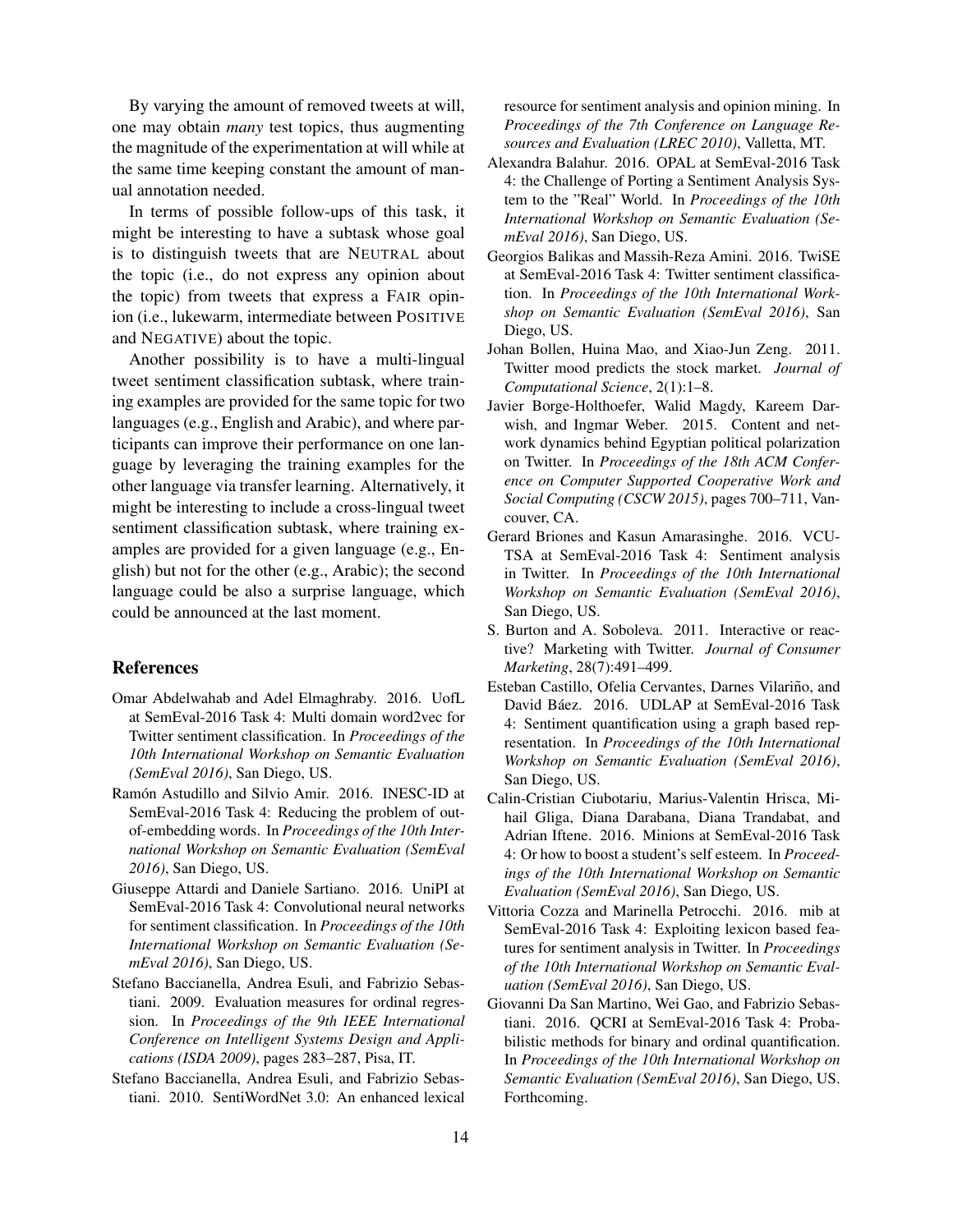- Jan Deriu, Maurice Gonzenbach, Fatih Uzdilli, Aurelien Lucchi, Valeria De Luca, and Martin Jaggi. 2016. SwissCheese at SemEval-2016 Task 4: Sentiment classification using an ensemble of convolutional neural networks with distant supervision. In *Proceedings of the 10th International Workshop on Semantic Evaluation (SemEval 2016)*, San Diego, US.
- Peter S. Dodds, Kameron D. Harris, Isabel M. Kloumann, Catherine A. Bliss, and Christopher M. Danforth. 2011. Temporal patterns of happiness and information in a global social network: Hedonometrics and Twitter. *PLoS ONE*, 6(12).
- Steven Du and Xi Zhang. 2016. Aicyber at SemEval-2016 Task 4: i-vector based sentence representation. In *Proceedings of the 10th International Workshop on Semantic Evaluation (SemEval 2016)*, San Diego, US.
- Andrea Esuli and Fabrizio Sebastiani. 2010. Sentiment quantification. *IEEE Intelligent Systems*, 25(4):72–75.
- Andrea Esuli and Fabrizio Sebastiani. 2015. Optimizing text quantifiers for multivariate loss functions. *ACM Transactions on Knowledge Discovery and Data*, 9(4):Article 27.
- Andrea Esuli. 2016. ISTI-CNR at SemEval-2016 Task 4: Quantification on an ordinal scale. In *Proceedings of the 10th International Workshop on Semantic Evaluation (SemEval 2016)*, San Diego, US.
- Cosmin Florean, Oana Bejenaru, Eduard Apostol, Octavian Ciobanu, Adrian Iftene, and Diana Trandabat. 2016. SentimentalITists at SemEval-2016 Task 4: Building a Twitter sentiment analyzer in your backyard. In *Proceedings of the 10th International Workshop on Semantic Evaluation (SemEval 2016)*, San Diego, US.
- George Forman. 2005. Counting positives accurately despite inaccurate classification. In *Proceedings of the 16th European Conference on Machine Learning (ECML 2005)*, pages 564–575, Porto, PT.
- George Forman. 2008. Quantifying counts and costs via classification. *Data Mining and Knowledge Discovery*, 17(2):164–206.
- Jasper Friedrichs. 2016. IIP at SemEval-2016 Task 4: Prioritizing classes in ensemble classification for sentiment analysis of tweets. In *Proceedings of the 10th International Workshop on Semantic Evaluation (SemEval 2016)*, San Diego, US.
- Hang Gao and Tim Oates. 2016. MDSENT at SemEval-2016 Task 4: Supervised system for message polarity classification. In *Proceedings of the 10th International Workshop on Semantic Evaluation (SemEval 2016)*, San Diego, US.
- Stavros Giorgis, Apostolos Rousas, John Pavlopoulos, Prodromos Malakasiotis, and Ion Androutsopoulos. 2016. aueb.twitter.sentiment at SemEval-2016 Task

4: A weighted ensemble of SVMs for Twitter sentiment analysis. In *Proceedings of the 10th International Workshop on Semantic Evaluation (SemEval 2016)*, San Diego, US.

- Helena Gomez, Darnes Vilariño, Grigori Sidorov, and David Pinto Avendaño. 2016. CICBUAPnlp at SemEval-2016 Task 4: Discovering Twitter polarity using enhanced embeddings. In *Proceedings of the 10th International Workshop on Semantic Evaluation (SemEval 2016)*, San Diego, US.
- Hussam Hamdan. 2016. SentiSys at SemEval-2016 Task 4: Feature-based system for sentiment analysis in Twitter. In *Proceedings of the 10th International Workshop on Semantic Evaluation (SemEval 2016)*, San Diego, US.
- Yunchao He, Liang-Chih Yu, Chin-Sheng Yang, K. Robert Lai, and Weiyi Liu. 2016. YZU-NLP at SemEval-2016 Task 4: Ordinal sentiment classification using a recurrent convolutional network. In *Proceedings of the 10th International Workshop on Semantic Evaluation (SemEval 2016)*, San Diego, US.
- Brage Ekroll Jahren, Valerij Fredriksen, Björn Gambäck, and Lars Bungum. 2016. NTNUSentEval at SemEval-2016 Task 4: Combining general classifiers for fast Twitter sentiment analysis. In *Proceedings of the 10th International Workshop on Semantic Evaluation (SemEval 2016)*, San Diego, US.
- Jonathan Juncal-Martínez, Tamara Álvarez-López, Milagros Fernández-Gavilanes, Enrique Costa-Montenegro, and Francisco Javier González-Castaño. 2016. GTI at SemEval-2016 Task 4: Training a naive Bayes classifier using features of an unsupervised system. In *Proceedings of the 10th International Workshop on Semantic Evaluation (SemEval 2016)*, San Diego, US.
- Nikolay Karpov, Alexander Porshnev, and Kirill Rudakov. 2016. NRU-HSE at SemEval-2016 Task 4: The open quantification library with two iterative methods. In *Proceedings of the 10th International Workshop on Semantic Evaluation (SemEval 2016)*, San Diego, US.
- Mesut Kaya, Guven Fidan, and Ismail Hakki Toroslu. 2013. Transfer learning using Twitter data for improving sentiment classification of Turkish political news. In *Proceedings of the 28th International Symposium on Computer and Information Sciences (ISCIS 2013)*, pages 139–148, Paris, FR.
- Mateusz Lango, Dariusz Brzezinski, and Jerzy Stefanowski. 2016. PUT at SemEval-2016 Task 4: The ABC of Twitter sentiment analysis. In *Proceedings of the 10th International Workshop on Semantic Evaluation (SemEval 2016)*, San Diego, US.
- Micol Marchetti-Bowick and Nathanael Chambers. 2012. Learning for microblogs with distant supervi-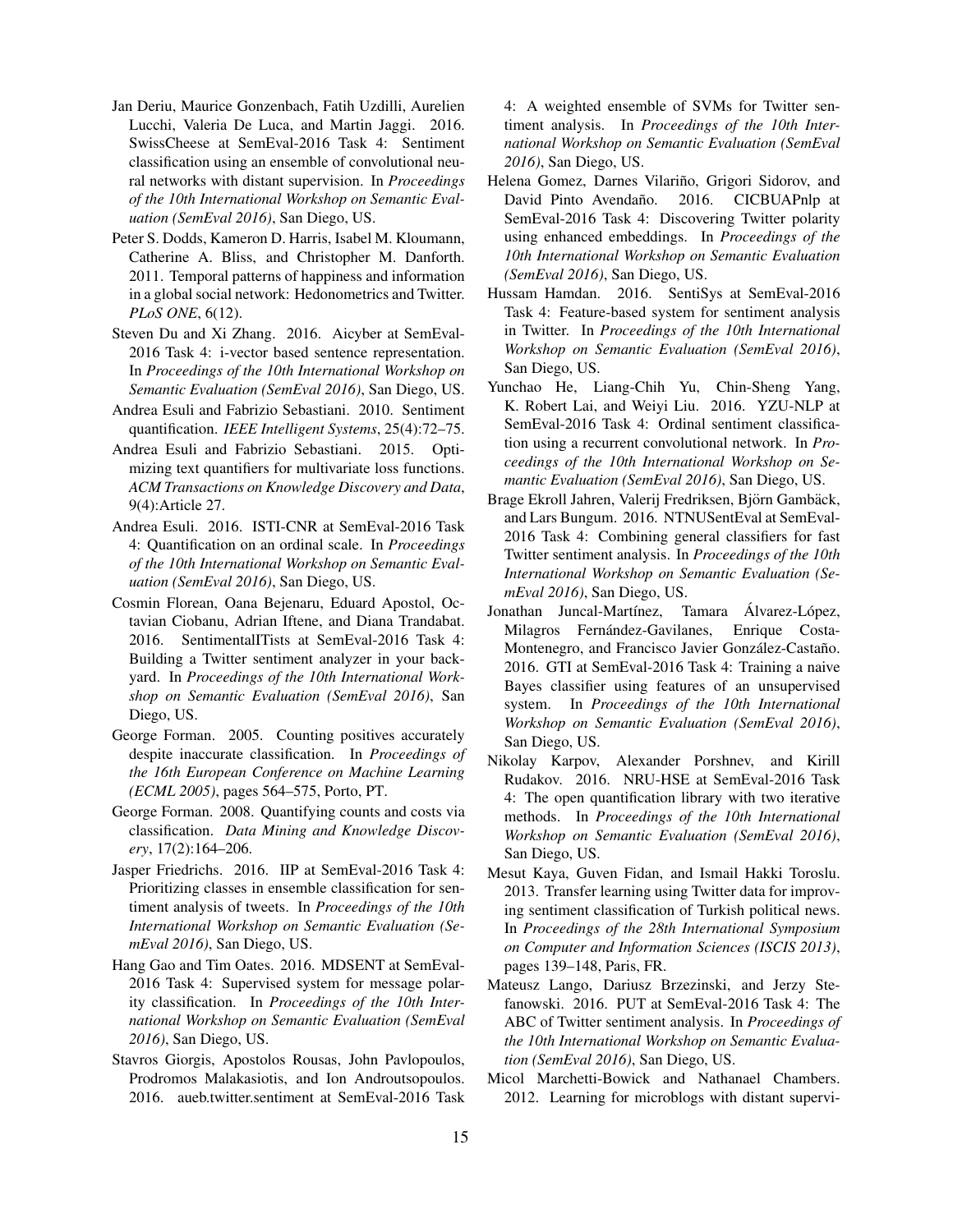sion: Political forecasting with Twitter. In *Proceedings of the 13th Conference of the European Chapter of the Association for Computational Linguistics (EACL 2012)*, pages 603–612, Avignon, FR.

- Eugenio Martínez-Cámara, Maria Teresa Martín-Valdivia, Luis Alfonso Ureña López, and Arturo Montejo Ráez. 2014. Sentiment analysis in Twitter. *Natural Language Engineering*, 20(1):1–28.
- Yelena Mejova, Ingmar Weber, and Michael W. Macy, editors. 2015. *Twitter: A Digital Socioscope*. Cambridge University Press, Cambridge, UK.
- Tomas Mikolov, Wen-Tau Yih, and Geoffrey Zweig. 2013. Linguistic Regularities in Continuous Space Word Representations. In *Proceedings of the 2013 Conference of the North American Chapter of the Association for Computational Linguistics (NAACL 2013)*, pages 746–751, Atlanta, US.
- Victor Martinez Morant, Lluís-F. Hurtado, and Ferran Pla. 2016. DSIC-ELIRF at SemEval-2016 Task 4: Message polarity classification in Twitter using a support vector machine approach. In *Proceedings of the 10th International Workshop on Semantic Evaluation (SemEval 2016)*, San Diego, US.
- Mahmoud Nabil, Amir Atyia, and Mohamed Aly. 2016. CUFE at SemEval-2016 Task 4: A gated recurrent model for sentiment classification. In *Proceedings of the 10th International Workshop on Semantic Evaluation (SemEval 2016)*, San Diego, US.
- Preslav Nakov, Sara Rosenthal, Zornitsa Kozareva, Veselin Stoyanov, Alan Ritter, and Theresa Wilson. 2013. SemEval-2013 Task 2: Sentiment analysis in Twitter. In *Proceedings of the 7th International Workshop on Semantic Evaluation (SemEval 2013)*, pages 312–320, Atlanta, US.
- Preslav Nakov, Alan Ritter, Sara Rosenthal, Fabrizio Sebastiani, and Veselin Stoyanov. 2016a. Evaluation measures for the SemEval-2016 Task 4 "Sentiment analysis in Twitter". Available from http://alt.qcri.org/semeval2016/task4/.
- Preslav Nakov, Sara Rosenthal, Svetlana Kiritchenko, Saif M. Mohammad, Zornitsa Kozareva, Alan Ritter, Veselin Stoyanov, and Xiaodan Zhu. 2016b. Developing a successful SemEval task in sentiment analysis of Twitter and other social media texts. *Language Resources and Evaluation*, 50(1):35–65.
- Brendan O'Connor, Ramnath Balasubramanyan, Bryan R. Routledge, and Noah A. Smith. 2010. From tweets to polls: Linking text sentiment to public opinion time series. In *Proceedings of the 4th AAAI Conference on Weblogs and Social Media (ICWSM 2010)*, Washington, US.
- Elisavet Palogiannidi, Athanasia Kolovou, Fenia Christopoulou, Filippos Kokkinos, Elias Iosif, Nikolaos Malandrakis, Haris Papageorgiou, Shrikanth

Narayanan, and Alexandros Potamianos. 2016. Tweester at SemEval-2016 Task 4: Sentiment analysis in Twitter using semantic-affective model adaptation. In *Proceedings of the 10th International Workshop on Semantic Evaluation (SemEval 2016)*, San Diego, US.

- Jeffrey Pennington, Richard Socher, and Christopher D. Manning. 2014. GloVe: Global vectors for word representation. In *Proceedings of the Conference on Empirical Methods in Natural Language Processing (EMNLP 2014)*, pages 1532–1543, Doha, QA.
- Muhammad A. Qureshi, Colm O'Riordan, and Gabriella Pasi. 2013. Clustering with error estimation for monitoring reputation of companies on Twitter. In *Proceedings of the 9th Asia Information Retrieval Societies Conference (AIRS 2013)*, pages 170–180, Singapore, SN.
- Stefan Räbiger, Mishal Kazmi, Yücel Saygın, Peter Schüller, and Myra Spiliopoulou. 2016. SteM at SemEval-2016 Task 4: Applying active learning to improve sentiment classification. In *Proceedings of the 10th International Workshop on Semantic Evaluation (SemEval 2016)*, San Diego, US.
- Alan Ritter, Sam Clark, and Oren Etzioni. 2011. Named entity recognition in tweets: An experimental study. In *Proceedings of the Conference on Empirical Methods in Natural Language Processing (EMNLP 2011)*, pages 1524–1534, Edinburgh, UK.
- Sara Rosenthal, Alan Ritter, Preslav Nakov, and Veselin Stoyanov. 2014. SemEval-2014 Task 9: Sentiment analysis in Twitter. In *Proceedings of the 8th International Workshop on Semantic Evaluation (SemEval 2014)*, pages 73–80, Dublin, IE.
- Sara Rosenthal, Preslav Nakov, Svetlana Kiritchenko, Saif Mohammad, Alan Ritter, and Veselin Stoyanov. 2015. SemEval-2015 Task 10: Sentiment analysis in Twitter. In *Proceedings of the 9th International Workshop on Semantic Evaluation (SemEval 2015)*, pages 451–463, Denver, US.
- Mickael Rouvier and Benoit Favre. 2016. SENSEI-LIF at SemEval-2016 Task 4: Polarity embedding fusion for robust sentiment analysis. In *Proceedings of the 10th International Workshop on Semantic Evaluation (SemEval 2016)*, San Diego, US.
- Yossi Rubner, Carlo Tomasi, and Leonidas J. Guibas. 2000. The Earth Mover's Distance as a metric for image retrieval. *International Journal of Computer Vision*, 40(2):99–121.
- Sebastian Ruder, Parsa Ghaffari, and John G. Breslin. 2016. INSIGHT-1 at SemEval-2016 Task 4: Convolutional Neural Networks for Sentiment Classification and Quantification. In *Proceedings of the 10th International Workshop on Semantic Evaluation (SemEval 2016)*, San Diego, US.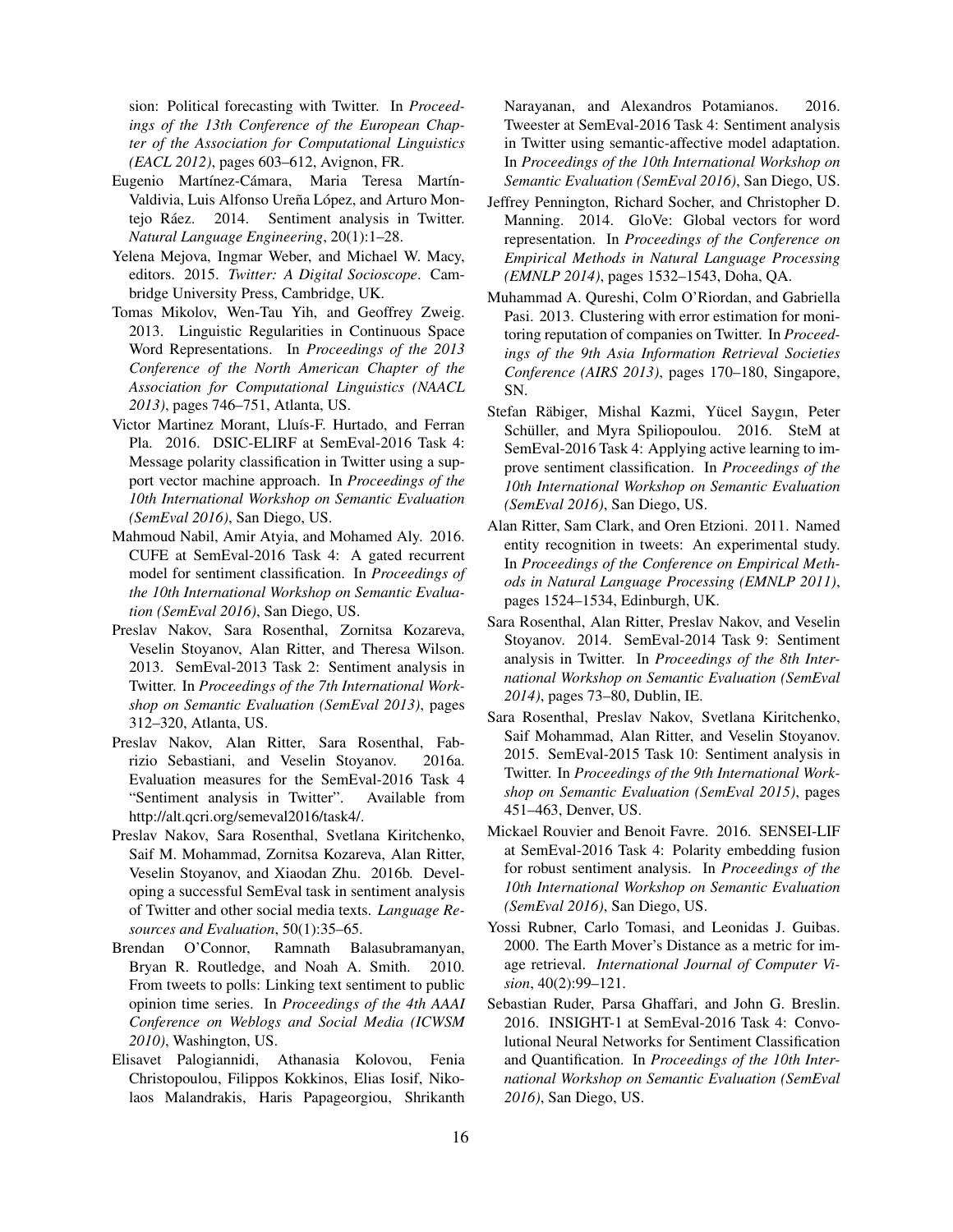- Ludger Rüschendorf. 2001. Wasserstein metric. In Michiel Hazewinkel, editor, *Encyclopaedia of Mathematics*. Kluwer Academic Publishers, Dordrecht, NL.
- Abeed Sarker. 2016. DIEGOLab16 at SemEval-2016 Task 4: Sentiment analysis in Twitter using centroids, clusters, and sentiment lexicons. In *Proceedings of the 10th International Workshop on Semantic Evaluation (SemEval 2016)*, San Diego, US.
- Fabrizio Sebastiani. 2015. An axiomatically derived measure for the evaluation of classification algorithms. In *Proceedings of the 5th ACM International Conference on the Theory of Information Retrieval (ICTIR 2015)*, pages 11–20, Northampton, US.
- Uladzimir Sidarenka. 2016. PotTS at SemEval-2016 Task 4: Sentiment analysis of Twitter using characterlevel convolutional neural networks. In *Proceedings of the 10th International Workshop on Semantic Evaluation (SemEval 2016)*, San Diego, US.
- Dario Stojanovski, Gjorgji Strezoski, Gjorgji Madjarov, and Ivica Dimitrovski. 2016. Finki at SemEval-2016 Task 4: Deep learning architecture for Twitter sentiment analysis. In *Proceedings of the 10th International Workshop on Semantic Evaluation (SemEval 2016)*, San Diego, US.
- David Vilares, Yerai Doval, Miguel A. Alonso, and Carlos Gómez-Rodríguez. 2016. LYS at SemEval-2016 Task 4: Exploiting neural activation values for Twitter sentiment classification and quantification. In *Proceedings of the 10th International Workshop on Semantic Evaluation (SemEval 2016)*, San Diego, US.
- Steven Xu, HuiZhi Liang, and Tim Baldwin. 2016. UNIMELB at SemEval-2016 Task 4: An ensemble of neural networks and a word2vec based model for sentiment classification. In *Proceedings of the 10th International Workshop on Semantic Evaluation (SemEval 2016)*, San Diego, US.
- Vikrant Yadav. 2016. thecerealkiller at SemEval-2016 Task 4: Deep learning based system for classifying sentiment of tweets on two point scale. In *Proceedings of the 10th International Workshop on Semantic Evaluation (SemEval 2016)*, San Diego, US.
- Zhengchen Zhang, Chen Zhang, Dongyan Huang, Wu Fuxiang, Weisi Lin, and Minghui Dong. 2016. I2RNTU at SemEval-2016 Task 4: Classifier fusion for polarity classification in Twitter. In *Proceedings of the 10th International Workshop on Semantic Evaluation (SemEval 2016)*, San Diego, US.
- Yunxiao Zhou, Zhihua Zhang, and Man Lan. 2016. ECNU at SemEval-2016 Task 4: An empirical investigation of traditional NLP features and word embedding features for sentence-level and topic-level sentiment analysis in Twitter. In *Proceedings of the 10th International Workshop on Semantic Evaluation (SemEval 2016)*, San Diego, US.